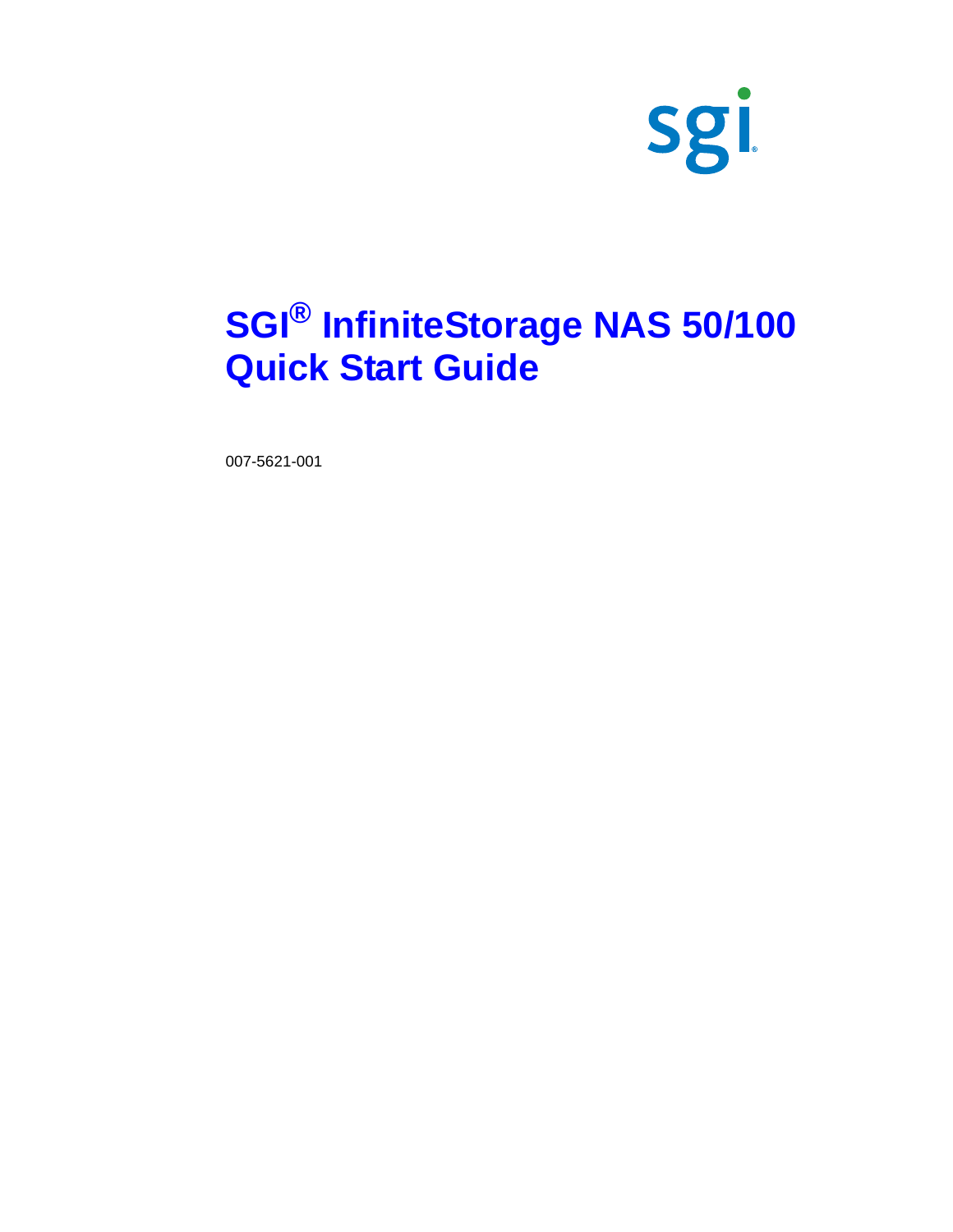### COPYRIGHT

© 2010 SGI. All rights reserved; provided portions may be copyright in third parties, as indicated elsewhere herein. No permission is granted to copy, distribute, or create derivative works from the contents of this electronic documentation in any manner, in whole or in part, without the prior written permission of SGI.

### LIMITED RIGHTS LEGEND

The software described in this document is "commercial computer software" provided with restricted rights (except as to included open/free source) as specified in the FAR 52.227-19 and/or the DFAR 227.7202, or successive sections. Use beyond license provisions is a violation of worldwide intellectual property laws, treaties and conventions. This document is provided with limited rights as defined in 52.227-14.

The electronic (software) version of this document was developed at private expense; if acquired under an agreement with the USA government or any contractor thereto, it is acquired as "commercial computer software" subject to the provisions of its applicable license agreement, as specified in (a) 48 CFR 12.212 of the FAR; or, if acquired for Department of Defense units, (b) 48 CFR 227-7202 of the DoD FAR Supplement; or sections succeeding thereto. Contractor/manufacturer is SGI, 46600 Landing Parkway, Fremont, CA 94538.

## TRADEMARKS AND ATTRIBUTIONS

Silicon Graphics, SGI, and the SGI logo are trademarks or registered trademarks of Silicon Graphics International Corp. or its subsidiaries in the United States and/or other countries worldwide.

Internet Explorer is a registered trademark of Microsoft Corporation in the United States and/or other countries.

Java is a trademark of Sun Microsystems, Inc. Mozilla Firefox is a registered trademark of the Mozilla Foundation.

All other trademarks mentioned herein are the property of their respective owners.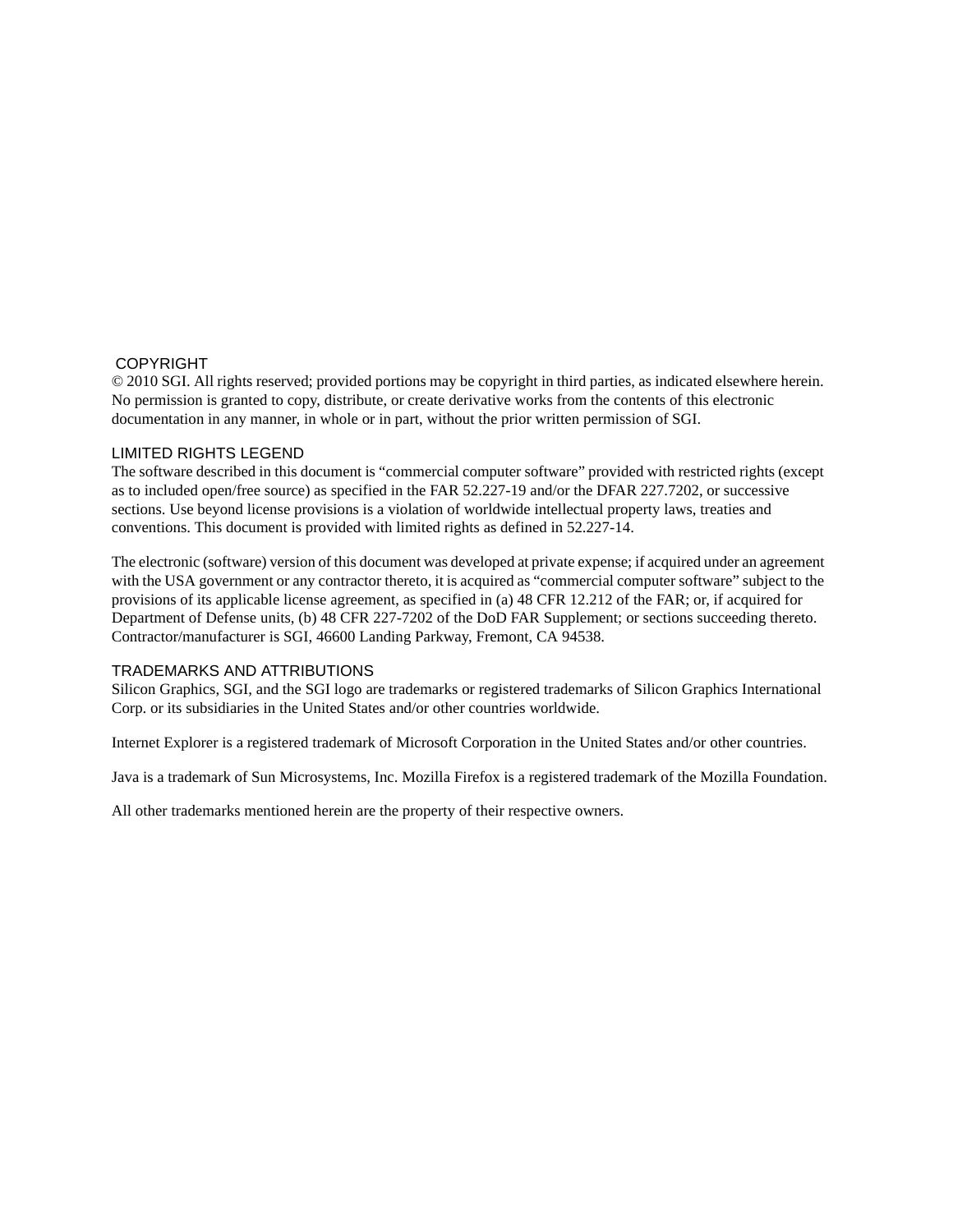# **Contents**

| Hardware Overview.                                                                                                                                                                                                             |  |  |  |  |  |  |            |
|--------------------------------------------------------------------------------------------------------------------------------------------------------------------------------------------------------------------------------|--|--|--|--|--|--|------------|
| IS-NAS Server Front Controls and Indicators                                                                                                                                                                                    |  |  |  |  |  |  | $\cdot$ 2  |
|                                                                                                                                                                                                                                |  |  |  |  |  |  | $\cdot$ 4  |
| IS-NAS Server Rear Panel–LEDs and Buttons. 5                                                                                                                                                                                   |  |  |  |  |  |  |            |
|                                                                                                                                                                                                                                |  |  |  |  |  |  | . 7        |
|                                                                                                                                                                                                                                |  |  |  |  |  |  | $\cdot$ 7  |
| System Indicators et al., and a series of the series of the series of the series of the series of the series of the series of the series of the series of the series of the series of the series of the series of the series o |  |  |  |  |  |  | . 8        |
| The RAID Controller Module $\ldots$ $\ldots$ $\ldots$ $\ldots$ $\ldots$ $\ldots$ $\ldots$ $\ldots$                                                                                                                             |  |  |  |  |  |  | . 9        |
| Drive Locations and Indicators and Indicators and Theorem 2014, the contract of the contract of the contract of the contract of the contract of the contract of the contract of the contract of the contract of the contract o |  |  |  |  |  |  | . 9        |
|                                                                                                                                                                                                                                |  |  |  |  |  |  | . 11       |
|                                                                                                                                                                                                                                |  |  |  |  |  |  | . 12       |
| Accessing the Web Manager SMU.                                                                                                                                                                                                 |  |  |  |  |  |  | .12        |
|                                                                                                                                                                                                                                |  |  |  |  |  |  | . 15       |
|                                                                                                                                                                                                                                |  |  |  |  |  |  | . 16       |
|                                                                                                                                                                                                                                |  |  |  |  |  |  | $\cdot$ 20 |
| Serving the File System $\cdots$ $\cdots$ $\cdots$ $\cdots$ $\cdots$ $\cdots$ $\cdots$ $\cdots$                                                                                                                                |  |  |  |  |  |  | .21        |
| Documentation.<br>the contract of the contract of the contract of the contract of the contract of                                                                                                                              |  |  |  |  |  |  | .22        |
|                                                                                                                                                                                                                                |  |  |  |  |  |  | .22        |
|                                                                                                                                                                                                                                |  |  |  |  |  |  | . 23       |
|                                                                                                                                                                                                                                |  |  |  |  |  |  |            |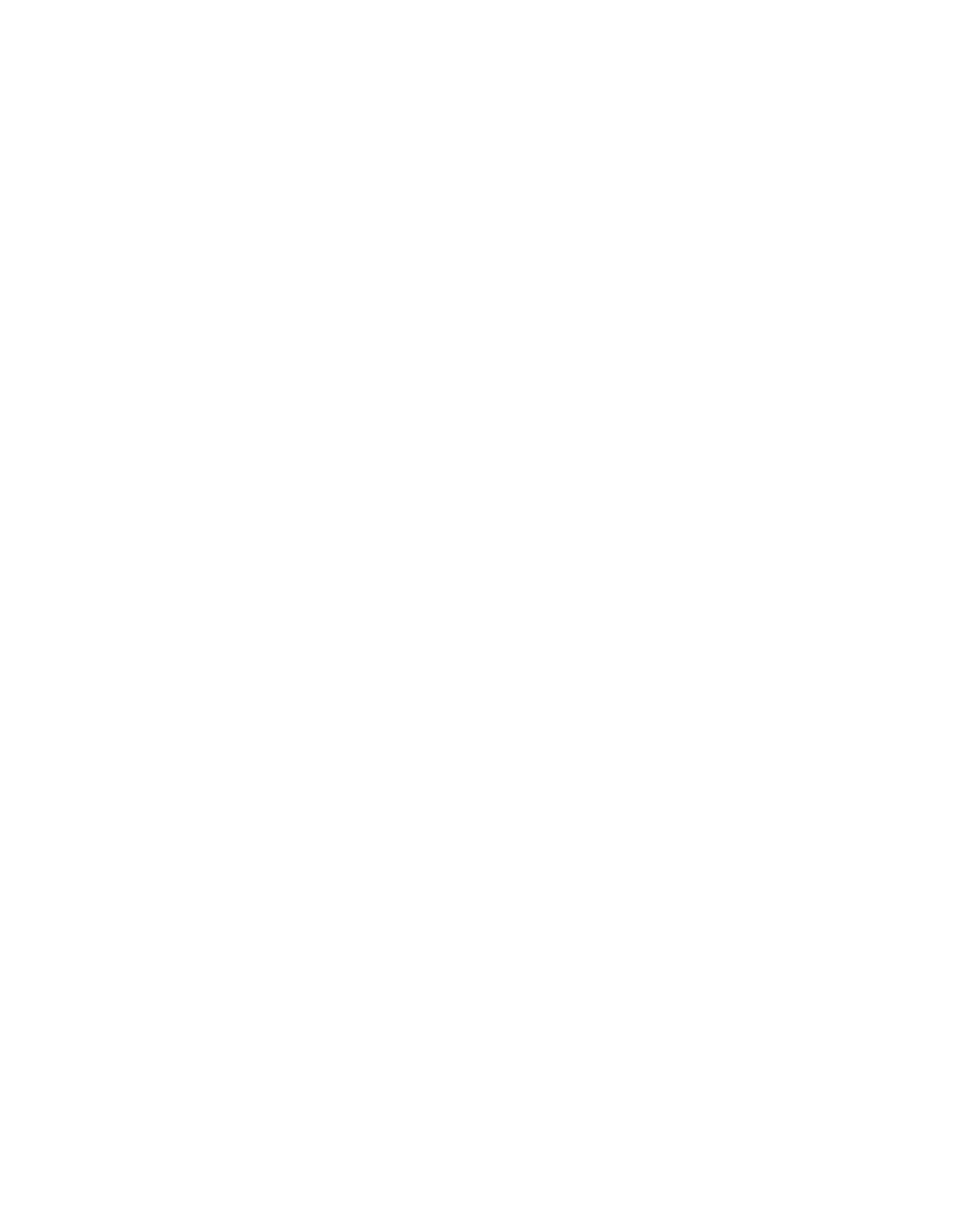## **NAS 50/100 Quick Start Guide**

This document guides a knowledgeable user through the basic setup of an SGI InfiniteStorage NAS 50/100 system. Unless otherwise negotiated, your network-attached storage (NAS) system comes racked and cabled. You only need to configure the NAS software management services.

Professional assistance with the setup of your new NAS solution is available through SGI Managed Services. If you ordered such service, please contact the SGI Customer Support Center to schedule the on-site visit.

For more information on the hardware/software used with the SGI InfiniteStorage NAS 50/100, see "Documentation" on page 22.

This quick start guide as well as other SGI documents can be accessed and downloaded from the SGI publications library:

http://docs.sgi.com

Various formats are available. This library contains the most recent and most comprehensive set of online books, release notes, man pages, and other information related to SGI products.

This document describes the following topics:

- "Hardware Overview" on page 2
- "Powering On an IS-NAS Server" on page 11
- "Software Configuration" on page 12
- "After Software Configuration" on page 22
- "Contacting SGI" on page 23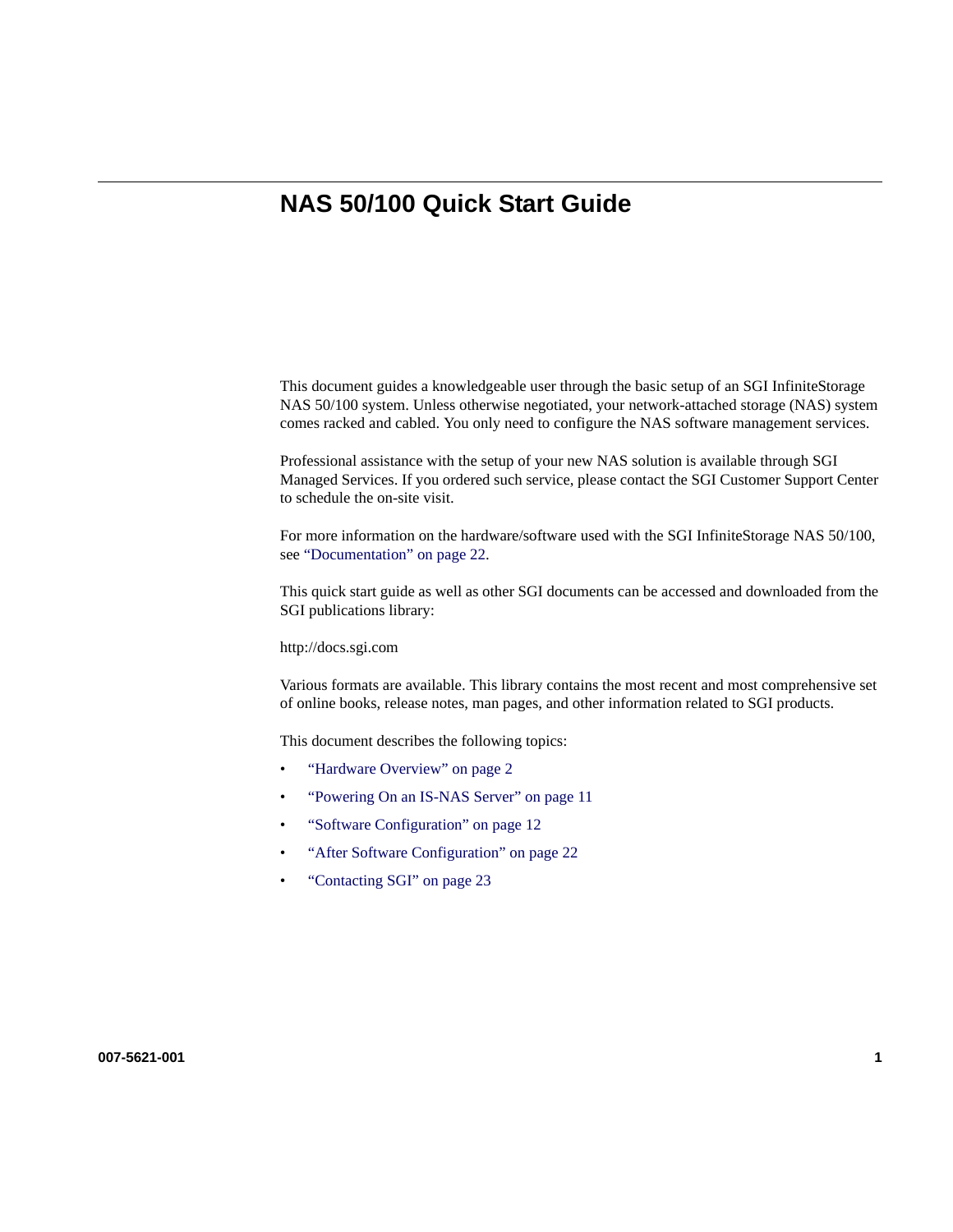## **Hardware Overview**

Your NAS system consists of the following hardware elements:

- A System Management Unit (SMU), either internal or external, depending on system configuration
- SGI InfiniteStorage NAS 50/100 server(s), referred to as *IS-NAS server*(s)
- Storage subsystem, which includes the storage array controllers and/or drive trays populated with disk drives
- Fibre Channel (FC) switch, depending on system configuration
- Private management network
- Public data network

The IS-NAS server is a highly scalable and modular NAS server with multi-gigabit throughput from network to disk.

## **IS-NAS Server Front Controls and Indicators**

Figure 1-1 shows the LEDs on the front of an IS-NAS server. Table 1-1 and Table 1-2 describe the various states of the LEDs.



**Figure 1-1** IS-NAS Server Front Controls and Indicators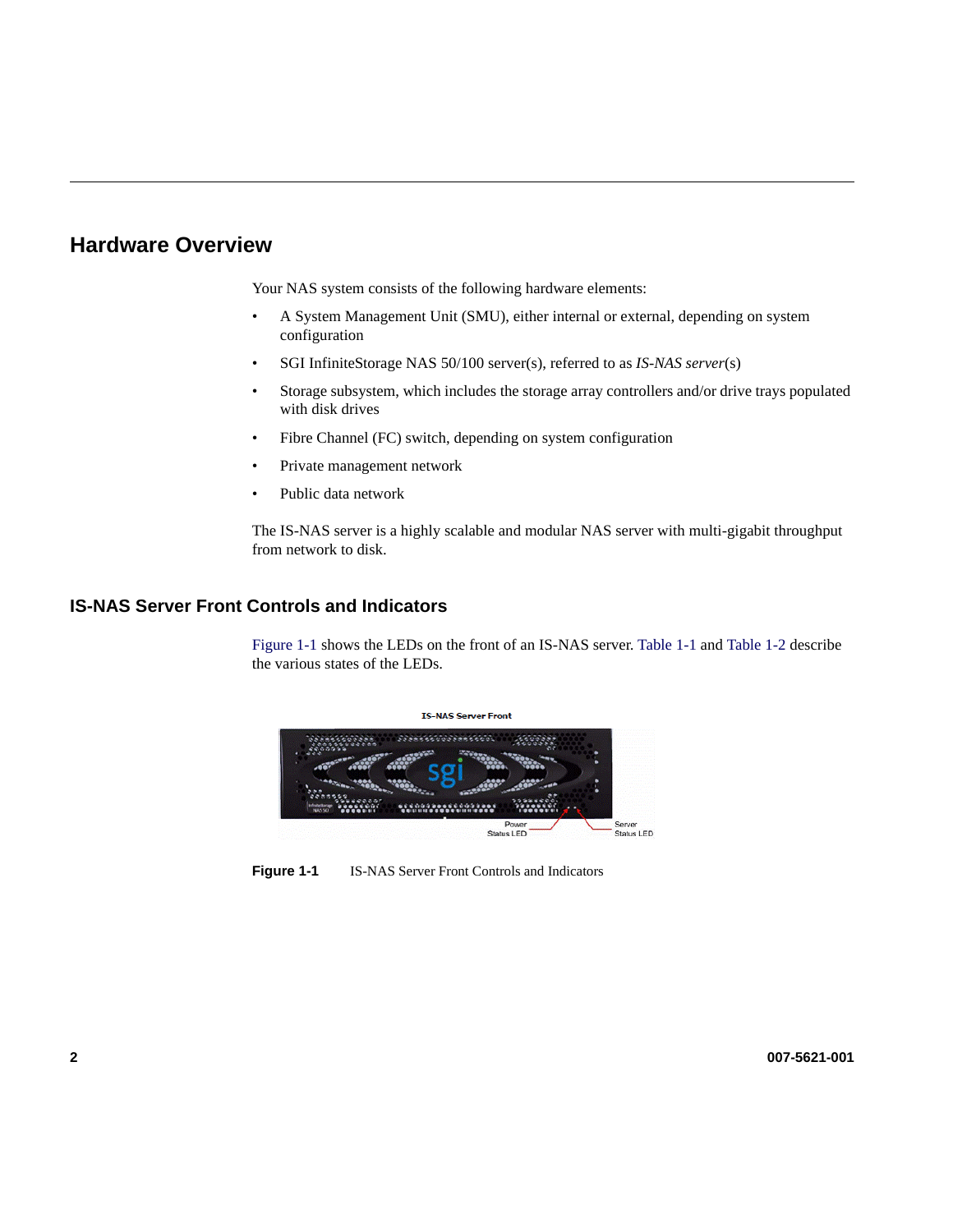| <b>State</b> | <b>Meaning</b>                                                                                                         |
|--------------|------------------------------------------------------------------------------------------------------------------------|
| Green        | Normal operation with a single IS-NAS server or an active cluster node<br>in operation.                                |
| Slow Flash   | The system has been shut down. Flashes once every three seconds.                                                       |
| Medium Flash | The IS-NAS server is available to host file services but it not currently<br>doing so. Flashes once every 0.8 seconds. |
| Fast Flash   | The IS-NAS server is rebooting. Flashes five times per second.                                                         |
| Off          | The IS-NAS server is not powered up.                                                                                   |

Table 1-1 Power Status LED (Green)

## Table 1-2 Server Status LED (Amber)

| <b>State</b> | Meaning                                                                                                                                                          |
|--------------|------------------------------------------------------------------------------------------------------------------------------------------------------------------|
| Amber        | Critical failure. The IS-NAS server is not operational.                                                                                                          |
| Slow Flash   | System shutdown has failed. Flashes once every three seconds.                                                                                                    |
| Medium Flash | The IS-NAS server needs attention; a non-critical failure has been<br>detected. For example, a fan or power supply has failed. Flashes once<br>every .8 seconds. |
| Off          | Normal operation.                                                                                                                                                |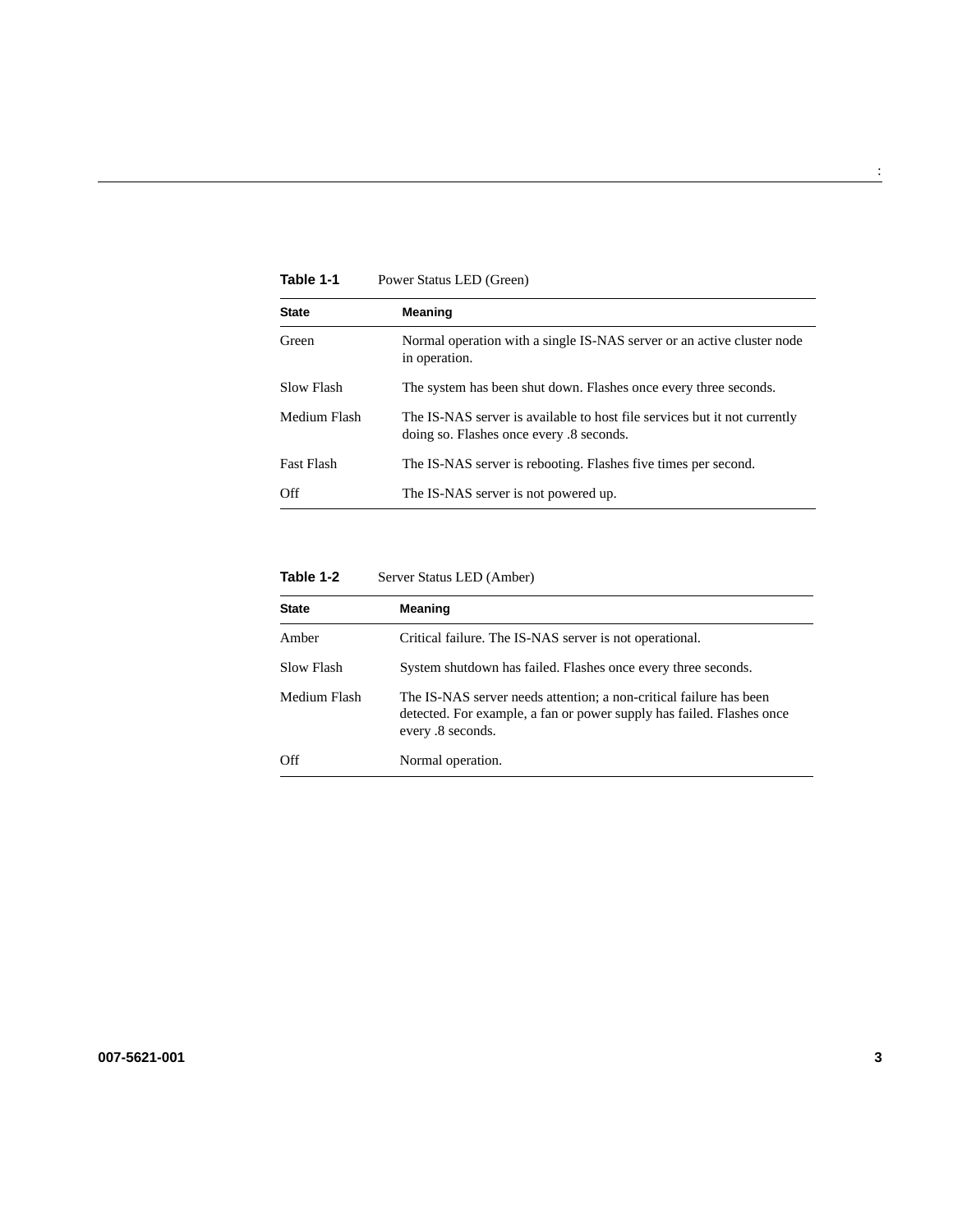





**Figure 1-2** IS-NAS Rear Panel Components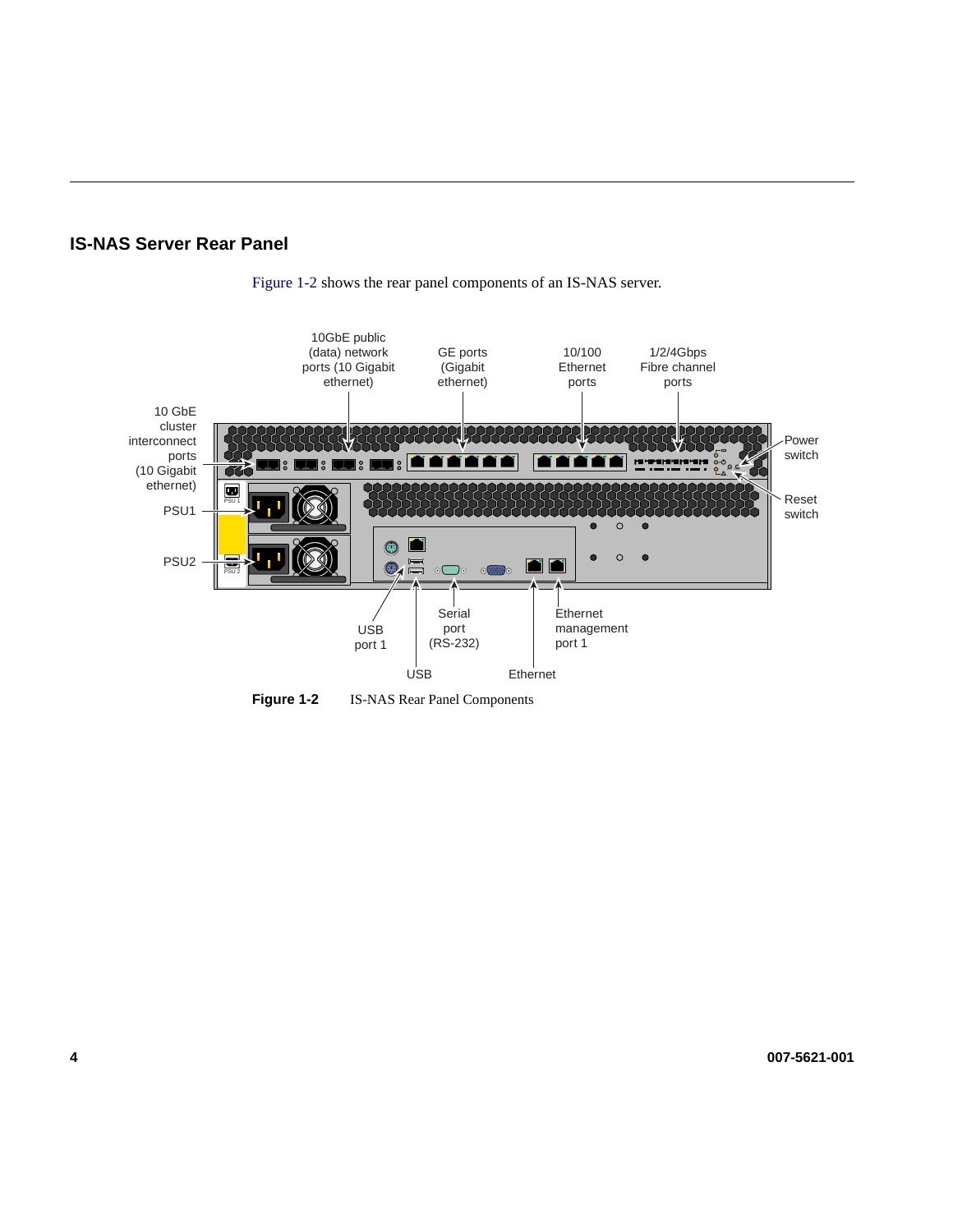## **IS-NAS Server Rear Panel–LEDs and Buttons**

As shown in Figure 1-3, the rear panel of an IS-NAS server contains three status LEDs that indicate server status and two buttons that are used to power up and reset the server.





The NVRAM, Power, and Server LEDs indicate if the server is powered on, its operation state, and if the NVRAM is currently being protected by battery backup power. Table 1-3, Table 1-4, and Table 1-5 describe the various states of the LEDs.

**Table 1-3** NVRAM Status LED (Green/Amber)

| <b>State</b>          | Meaning                                        |
|-----------------------|------------------------------------------------|
|                       |                                                |
| Solid Green           | Normal operation.                              |
| <b>Flashing Green</b> | NVRAM contents are protected by battery power. |
| Solid Amber           | Battery pack is faulty or not fitted properly. |
| Off                   | Disabled or NVRAM battery power has exhausted. |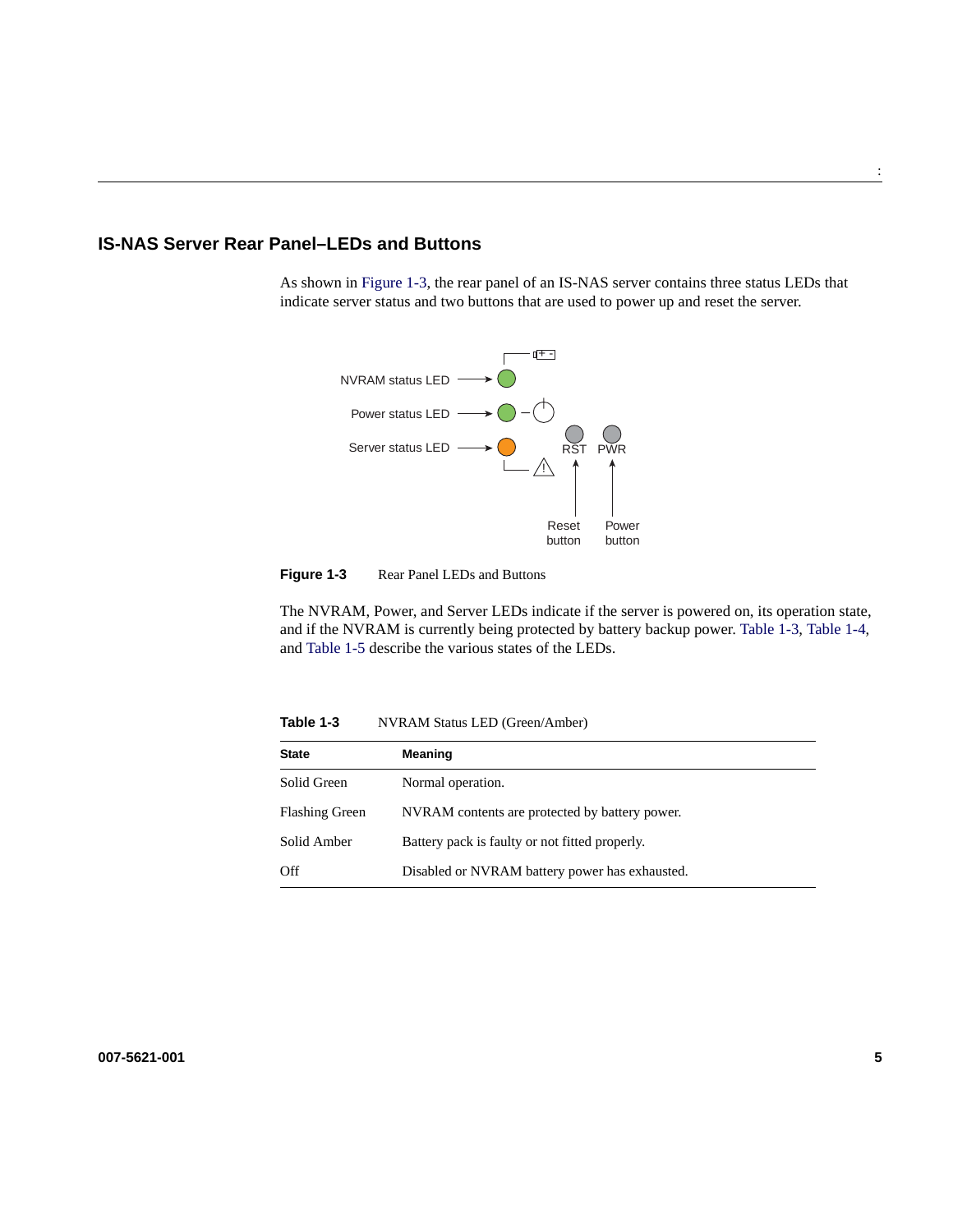| Table 1-4         | Power Status LED (Green)                                                                                               |
|-------------------|------------------------------------------------------------------------------------------------------------------------|
| <b>State</b>      | <b>Meaning</b>                                                                                                         |
| Green             | Normal operation with a single IS-NAS server or an active cluster node<br>in operation.                                |
| Slow Flash        | The system has been shut down. Flashes once every three seconds.                                                       |
| Medium Flash      | The IS-NAS server is available to host file services but it not currently<br>doing so. Flashes once every 0.8 seconds. |
| <b>Fast Flash</b> | The IS-NAS server is rebooting. Flashes five times per second.                                                         |
| Off               | The IS-NAS server is not powered up.                                                                                   |

## Table 1-5 Server Status LED (Amber)

| <b>State</b> | <b>Meaning</b>                                                                                                                                                   |
|--------------|------------------------------------------------------------------------------------------------------------------------------------------------------------------|
| Amber        | Critical failure. The IS-NAS server is not operational.                                                                                                          |
| Slow Flash   | System shutdown has failed. Flashes once every three seconds.                                                                                                    |
| Medium Flash | The IS-NAS server needs attention; a non-critical failure has been<br>detected. For example, a fan or power supply has failed. Flashes once<br>every .8 seconds. |
| Off          | Normal operation.                                                                                                                                                |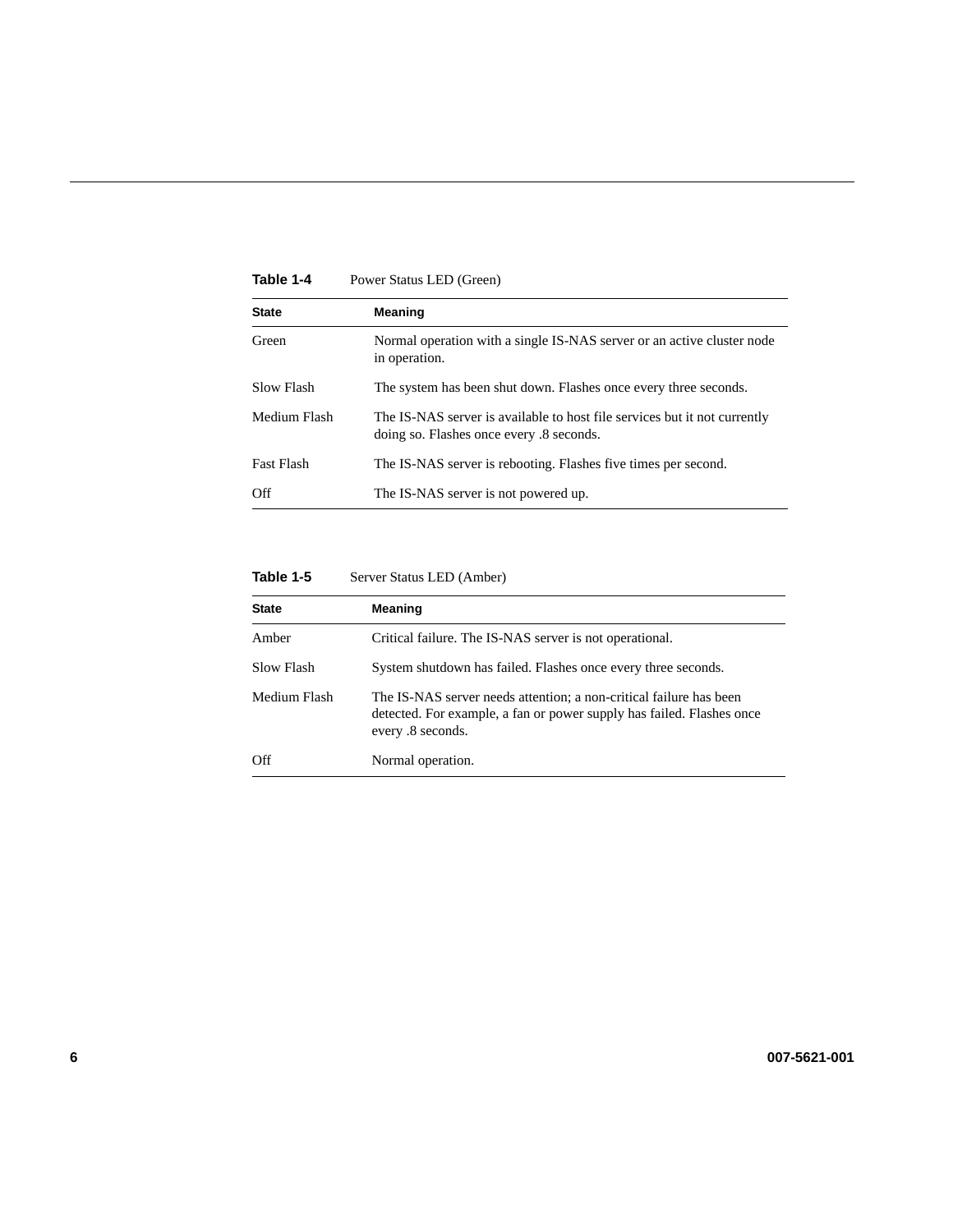## **RAID Controller/Drive Enclosure Rear Panel**

Note that controller A (left side of enclosure) contains drive channel 1, while controller B (right side of enclosure) contains drive channel 2. Figure 1-4 shows the controller's input/output ports.

- 1. Connector not used in this configuration
- 2. Fibre channel server host ports
- 3. Expansion ports



**Figure 1-4** RAID Drive Enclosure Rear Panel (SAS Dual-Controller Shown)

## **Drive Expansion Enclosure Rear Panel**

The drive expansion enclosure connects to the RAID expansion enclosure(s) using serial-attached SCSI (SAS) cables (rather than fibre channel). Each RAID controller has one drive expansion connector (located on the far right of the controller). You can connect up to three optional drive expansion enclosures to your RAID controller/drive enclosure. Drive expansion modules (see Figure 1-5) use the following SAS connectors:

- 1. SAS in connector
- 2. SAS out connector



**Figure 1-5** Drive Expansion Enclosure Rear Panel

**007-5621-001 7**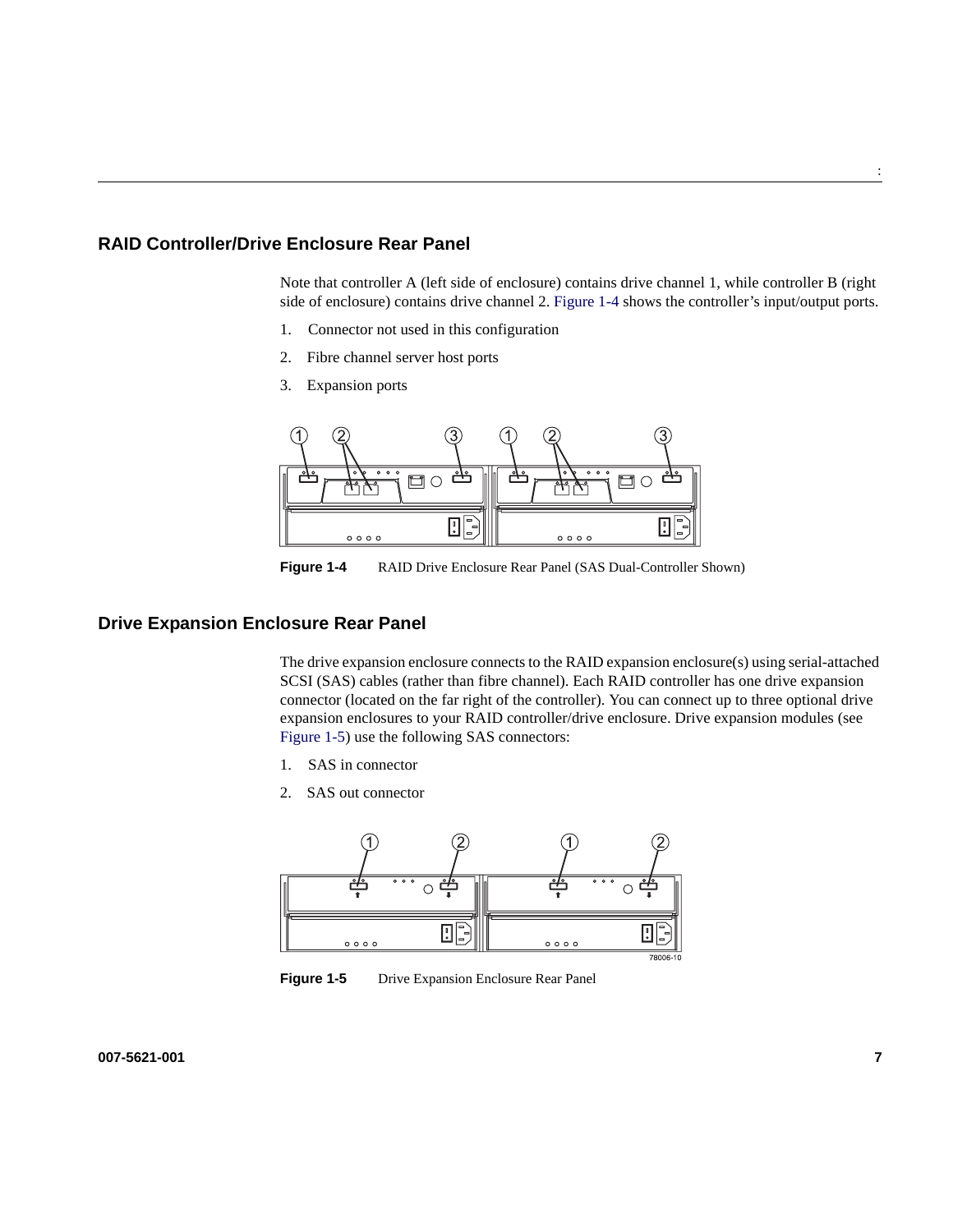## **System Indicators**

Expansion drive enclosures cable to the primary disk enclosure. The RAID controller/drive enclosure has a set of indicators on the front-left side that help you determine the operational status of the unit, see Figure 1-6.

- 1. Module locate LED
- 2. Service required LED
- 3. Module over temperature LED
- 4. Power good LED





**Figure 1-6** NAS Drive Module Status LEDs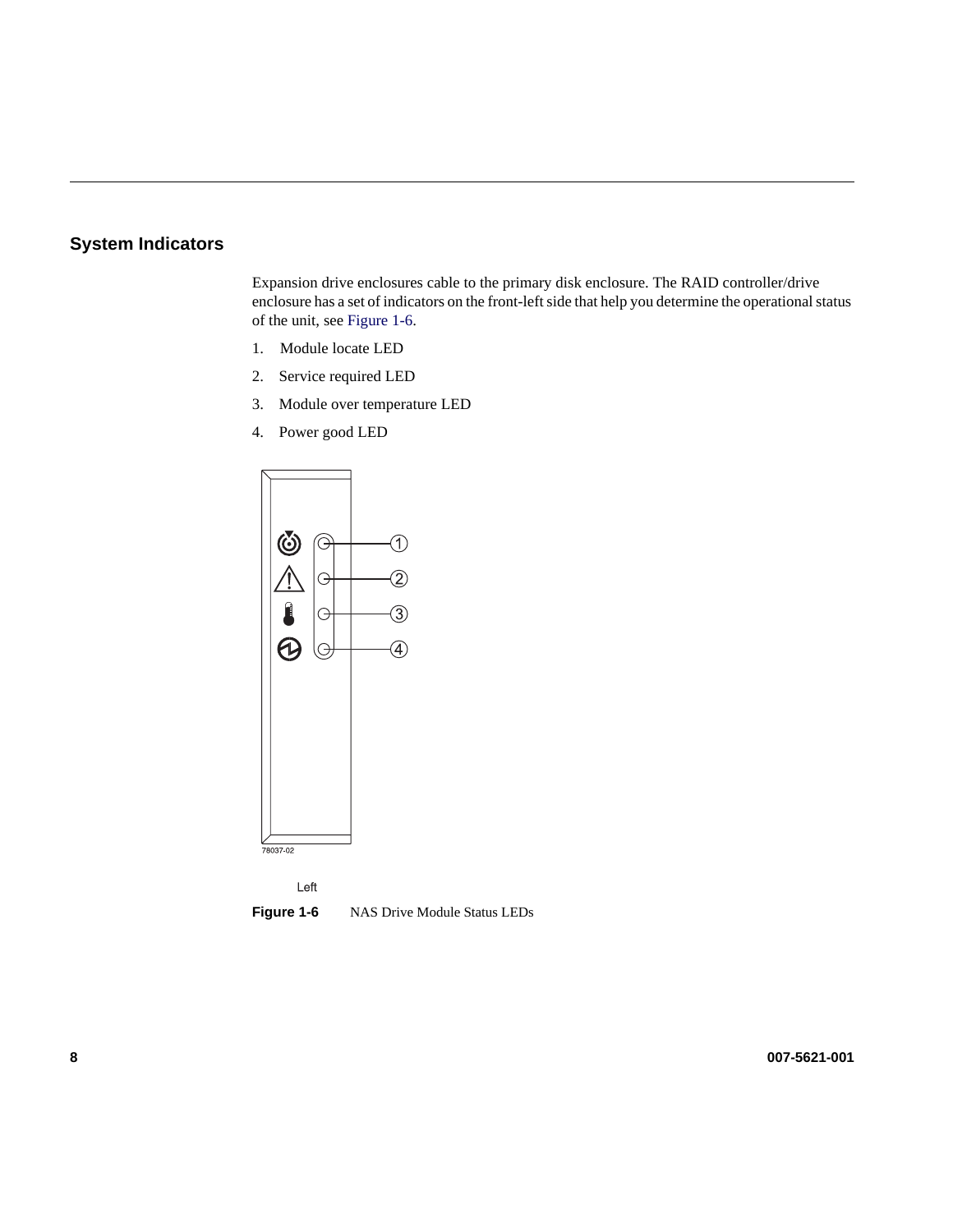#### **The RAID Controller Module**

Figure 1-7 identifies the indicators on the rear of a RAID controller module.

- 1. Link service action required (fault)
- 2. Link up
- 3. Battery service action required (fault)
- 4. Cache active
- 5. Service action allowed
- 6. Service action required
- 7. Controller power
- 8. Ethernet activity
- 9. Ethernet speed
- 10. Host channel speed
- 11. Host channel speed
- 12. Not used in this configuration



**Figure 1-7** RAID Controller Rear Panel Indicators

## **Drive Locations and Indicators**

Each RAID enclosure or drive expansion enclosure holds up to 12 sled-mounted removable hard drives. At least two drives must be installed in the enclosure for it to operate.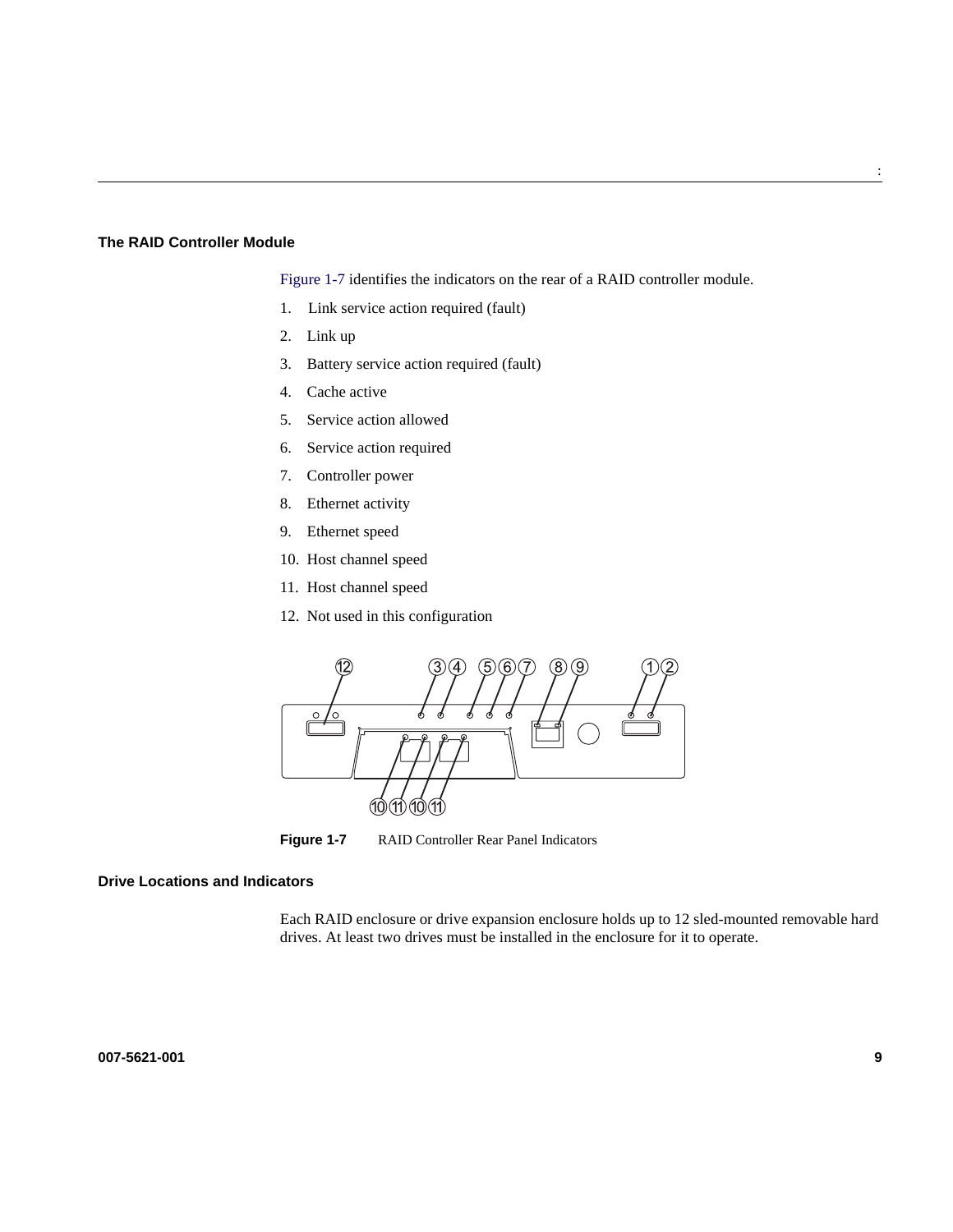

**Figure 1-8** Drive Extraction (Front) From the Enclosure

The disk drive indicator LEDs have the following meanings:

- 1. Service action allowed (blue)
- 2. Service action required (yellow)
- 3. Disk drive active (green)



**Figure 1-9** Disk Drive Indicator LEDs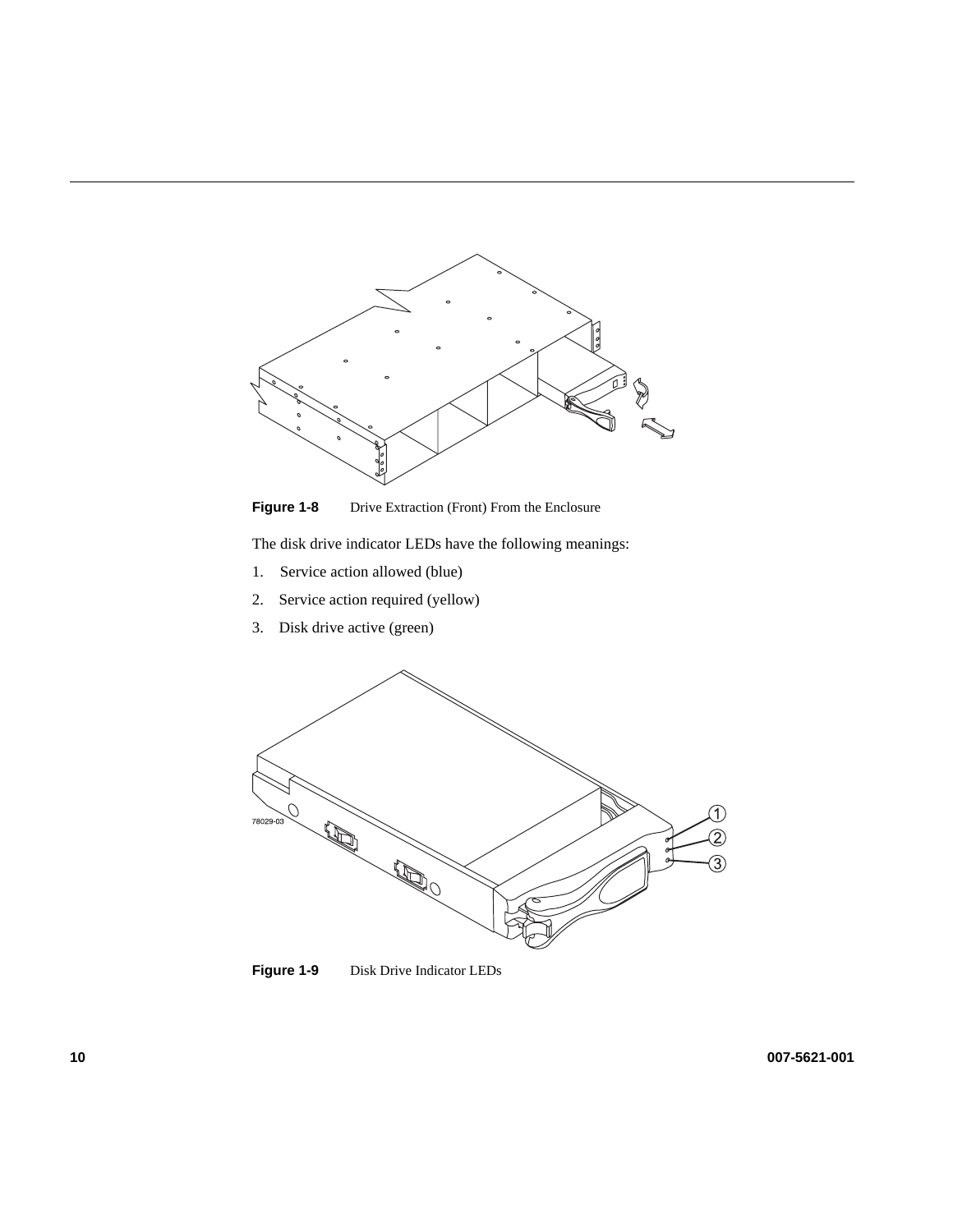## **Powering On an IS-NAS Server**

To power on a server or cluster, do the following:

- 1. Verify that all servers are switched off.
- 2. Beginning with expansion enclosures, start all storage subsystems.
- 3. Wait until the disk LEDs on all of the expansion enclosures have stopped blinking (which indicates that they are spinning up) or two minutes, whichever comes first.
- 4. Start the storage subsystem RAID controller enclosures.

The disk drives in some storage enclosures will not spin up until commanded to do so by the RAID controller. Consequently, the LEDs of those drives may continue to blink until after the RAID controller enclosure has sent those commands and the drives have spun up.

- 5. For a cluster configuration, or when using an external System Management Unit (SMU), start the SMU by depressing the red button located on the right of the unit.
- 6. Wait one minute to allow the external SMU to start.
- 7. Power up the IS-NAS server or the first node in the cluster.

To switch the power on for a server/node:

- If the power cables are not connected to the PSU, plug in the power cables. If, after 10 seconds, the PSU LEDs are lit but the Power Status LED on the rear panel is not lit, press the PWR button to restore power to the system boards.
- If the power cables are connected to the PSU, press the PWR button on the rear of the server.

The power button may be used to restore power to the system when the server is in a standby power state. Normally, when power cables are connected to the PSUs, the server will power up immediately. If, after 10 seconds, the LEDs on the power supplies are lit but the Power Status LED is not lit, press the PWR button to restore power to the system.

**Note:** Do not use the PWR button during normal operation of the server. Pressing this button will cause an improper shutdown: it immediately powers down the system, but the PSUs and system fans will continue to run.

8. If you are starting a cluster, wait 5 to 10 seconds before powering on the next node in the cluster.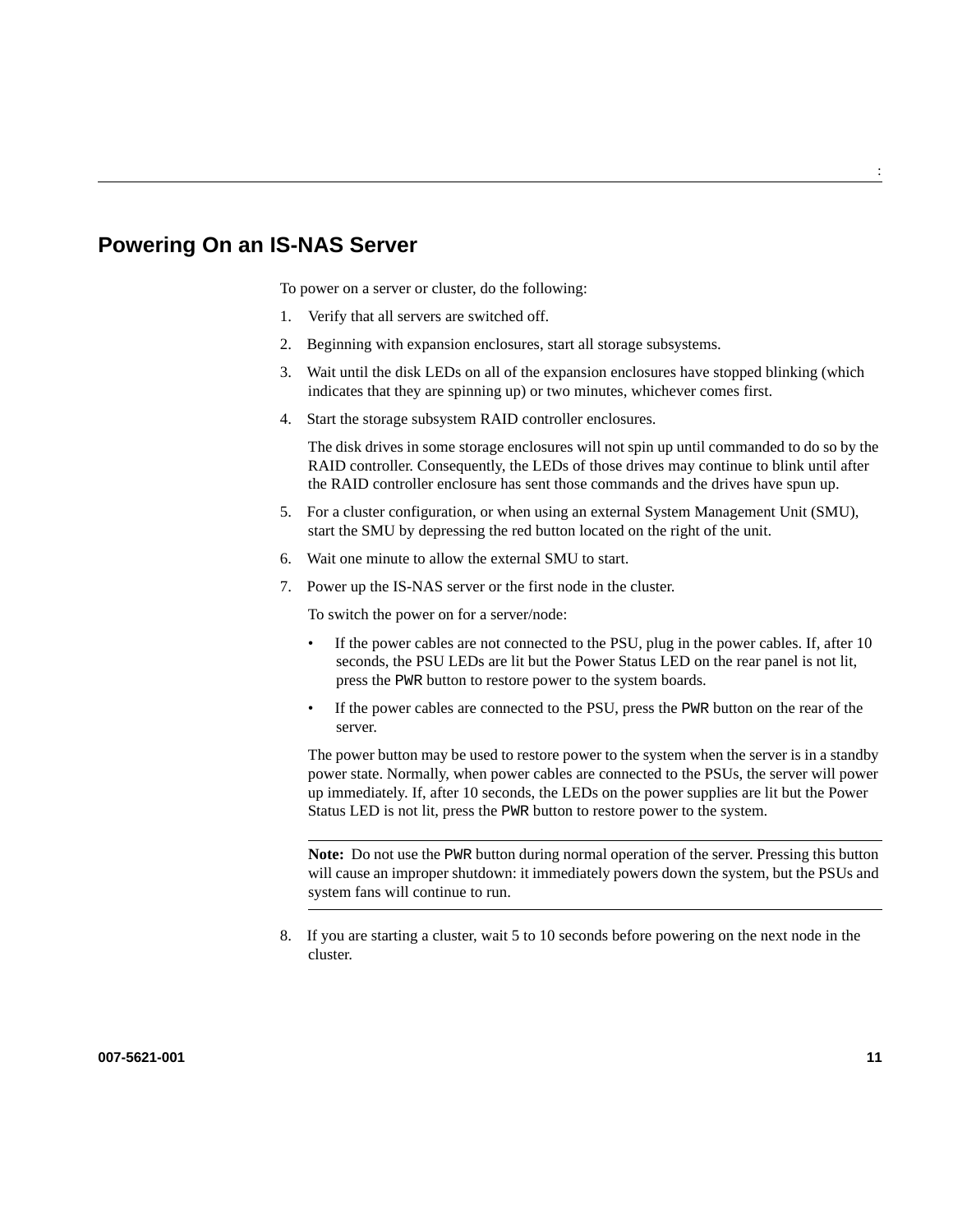## **Software Configuration**

After your IS-NAS server is powered on, you can then configure the Software Management Unit (SMU), a web-based GUI to administer your IS-NAS server. This section describes how you access the web manager SMU and the items to be configured.

## **Accessing the Web Manager SMU**

You can use one of the following web browsers to access the web manager SMU:

- Microsoft Internet Explorer 7.0 (or later)
- Mozilla Firefox 1.5 (or later)

Some advanced features of SMU require Sun Microsystem's Java Runtime Environment 5.0 Update 6 or later.

To access the web manager SMU, do the following:

1. Connect a cross-over ethernet cable from a laptop or PC to the primary ethernet port (Port 0) on the IS-NAS server. See Figure 1-10.



**Figure 1-10** Ethernet Connections on the IS-NAS Server

2. Launch a web browser to the following URL:

https://192.168.31.101

You may need to temporarily reset the IP address of the laptop or PC to 192.168.31.1 for this to work correctly. Figure 1-11 shows the login screen.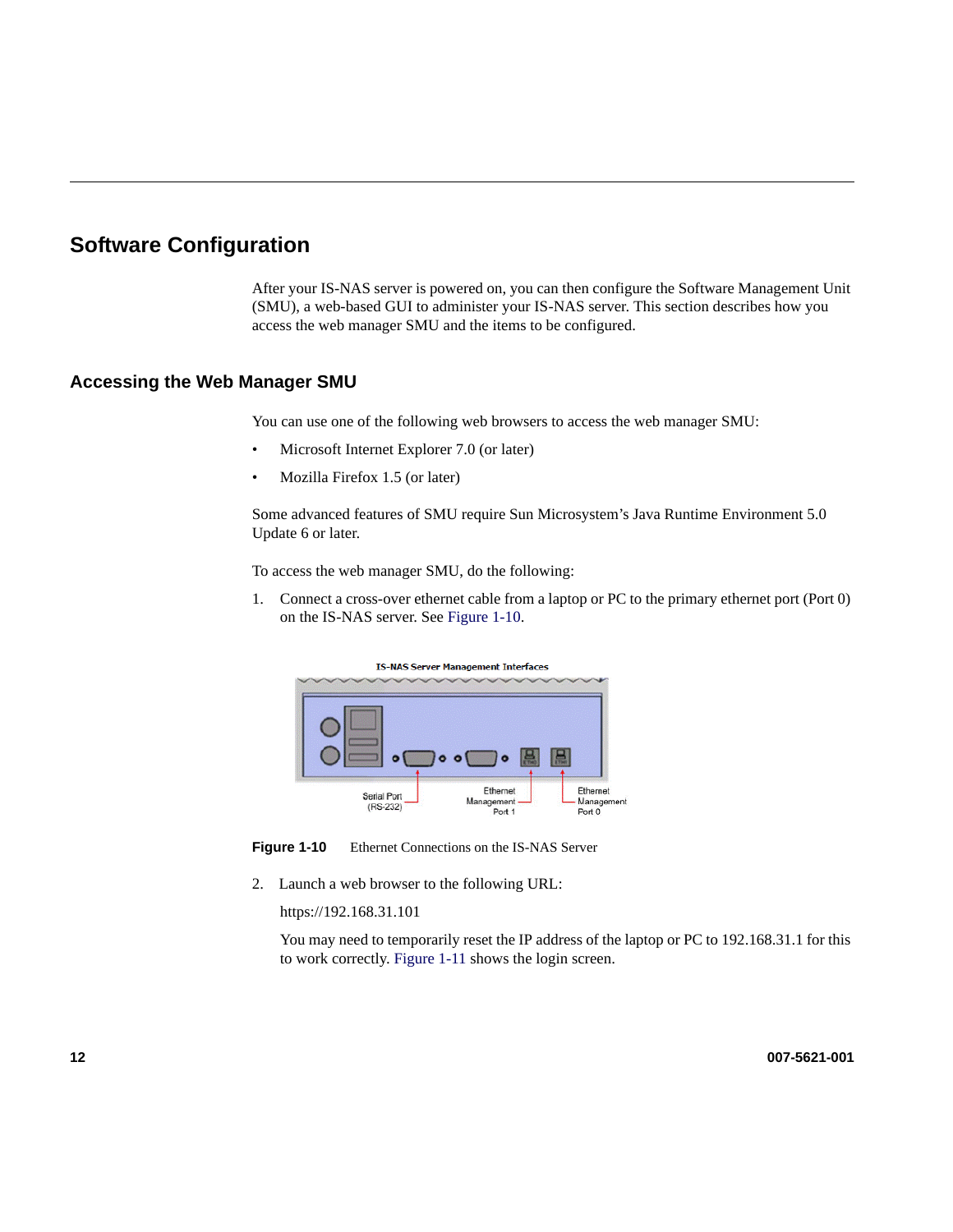**Note:** The IS-NAS server may take two to three minutes (after the start of the power-up sequence) to fully come online and be reachable via your browser.



**Figure 1-11** Login Screen for SMU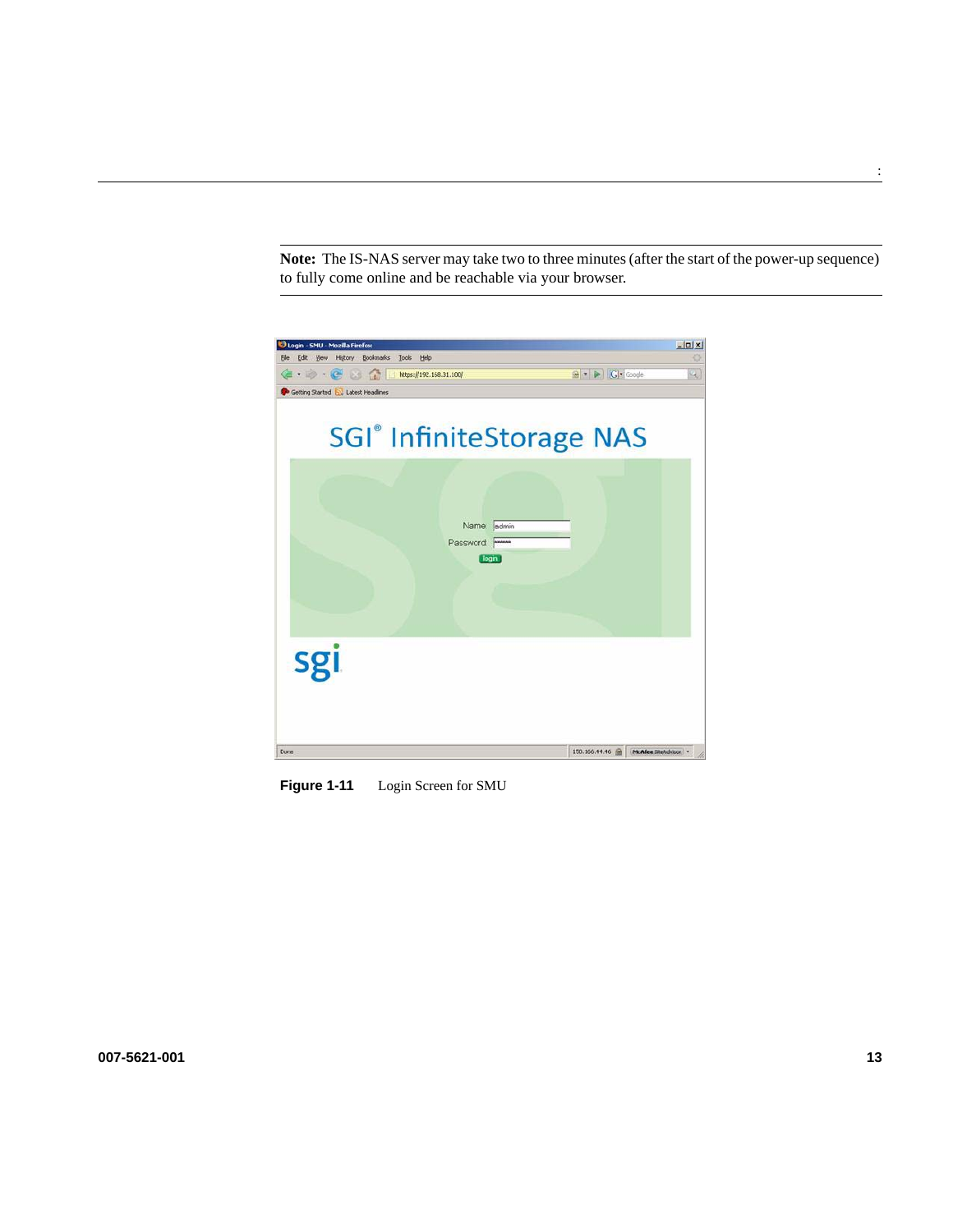Table 1-6 shows the pertinent default settings.

| Table 1-6<br><b>Default Settings</b>   |                |
|----------------------------------------|----------------|
| <b>Setting</b>                         | <b>Default</b> |
| Root password                          | nasadmin       |
| Manager password                       | nasadmin       |
| Admin password                         | nasadmin       |
| Admin EVS private IP address<br>(eth1) | 192.0.2.2      |
| Admin EVS public IP address<br>(eth0)  | 192.168.31.101 |

After a successful login, the system displays the SMU home page, as shown in Figure 1-12.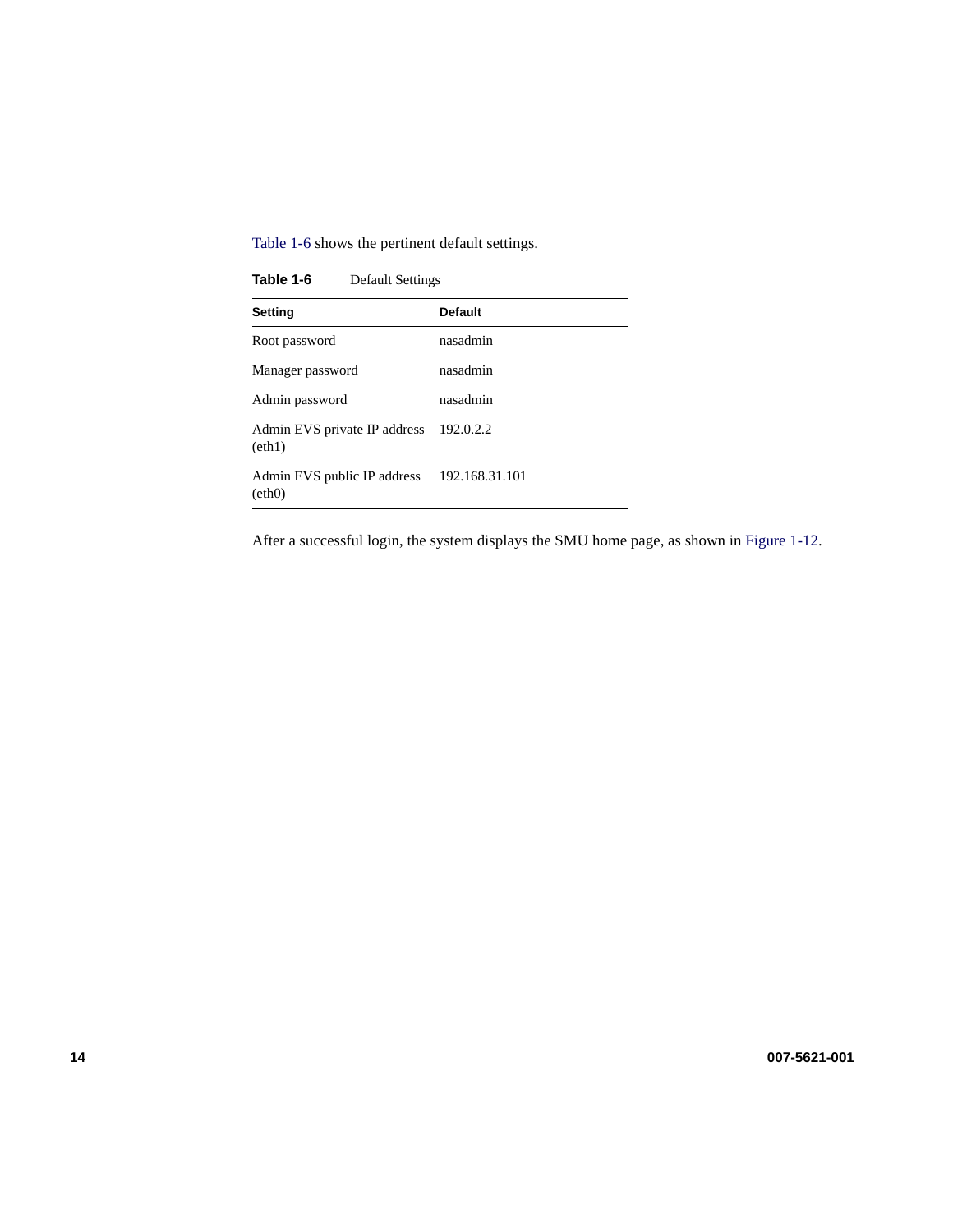

**Figure 1-12** SMU Home Page

## **Configuring SMU for Your Environment**

This section briefly describes the areas of setup and configuration using the following topics.

- General setup and network settings
- File system configuration
- Serving the file system
- **Documentation**

The setup wizard is intended to be easy to use and leads you through the initial system configuration steps.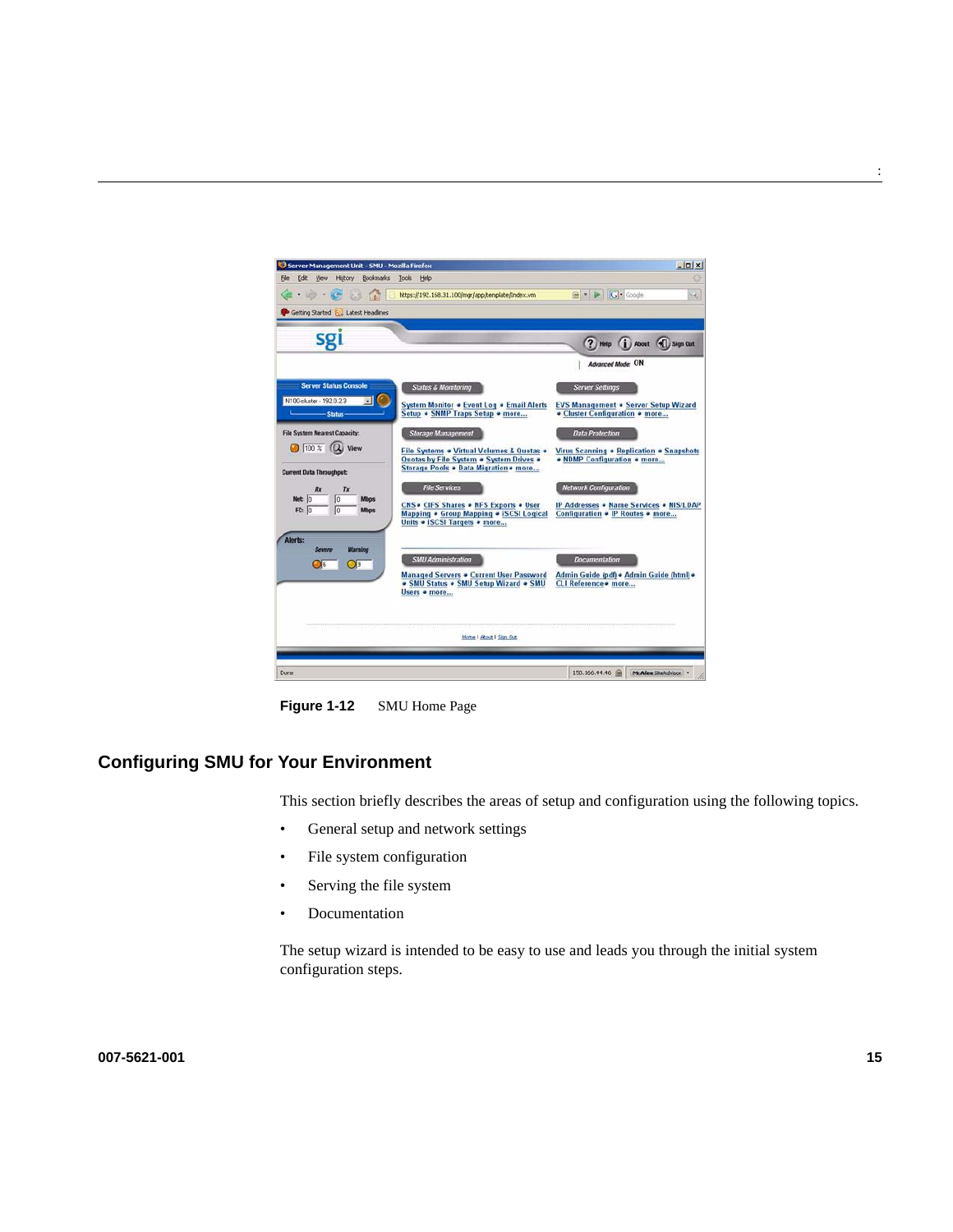

#### **General Setup and Network Settings**

**Figure 1-13** SMU Administration Screen

Choose **SMU Administration** from the SMU home page for general SMU setup and network settings. On the **SMU Administration** screen, choose the **SMU Setup Wizard** and **Management Network** links, shown in Figure 1-13.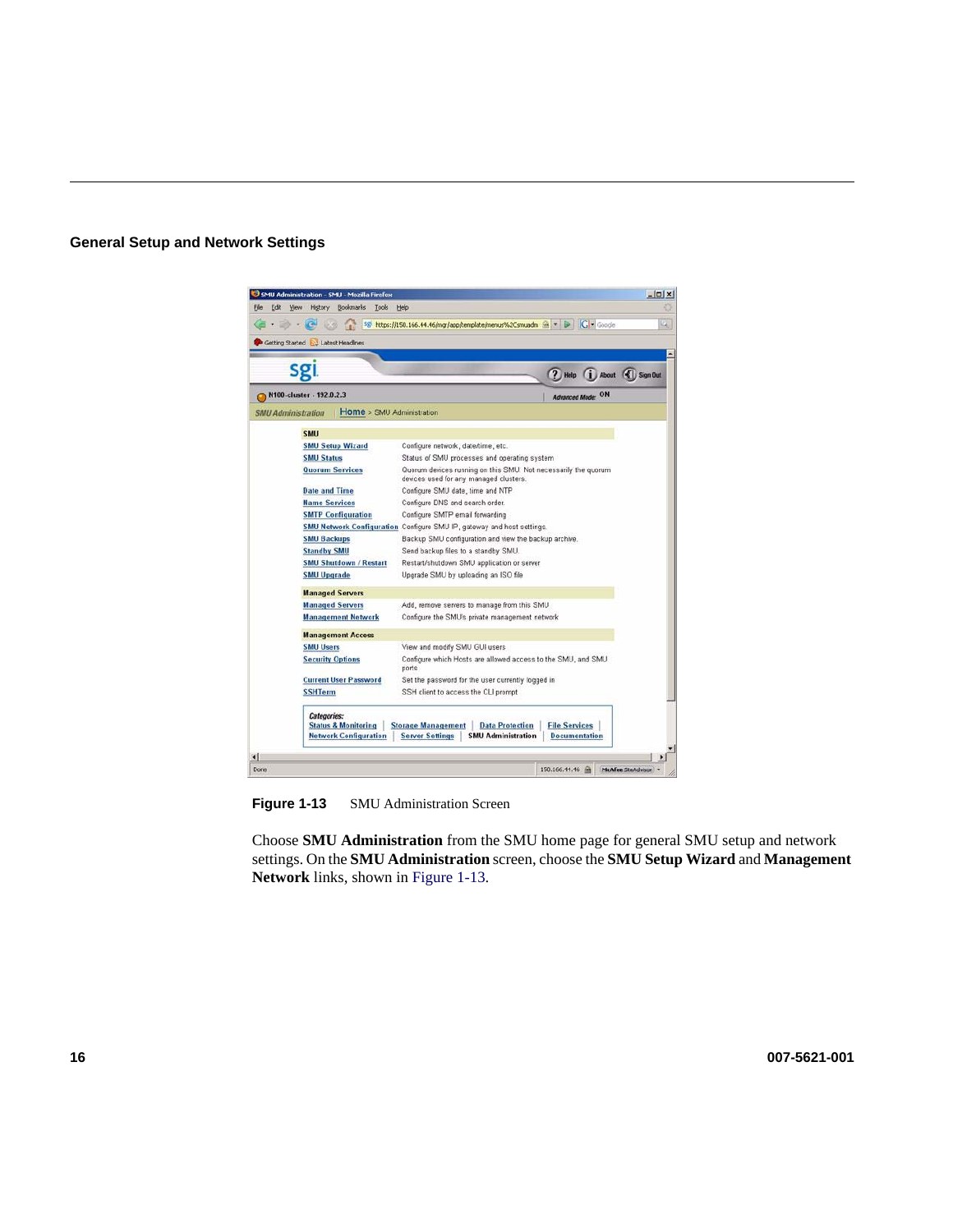## **Setup Wizard**

On the Setup Wizard page, you can change the following items:

- Passwords
- DNS server setup
- SMTP relay
- Date and Time
- Private management network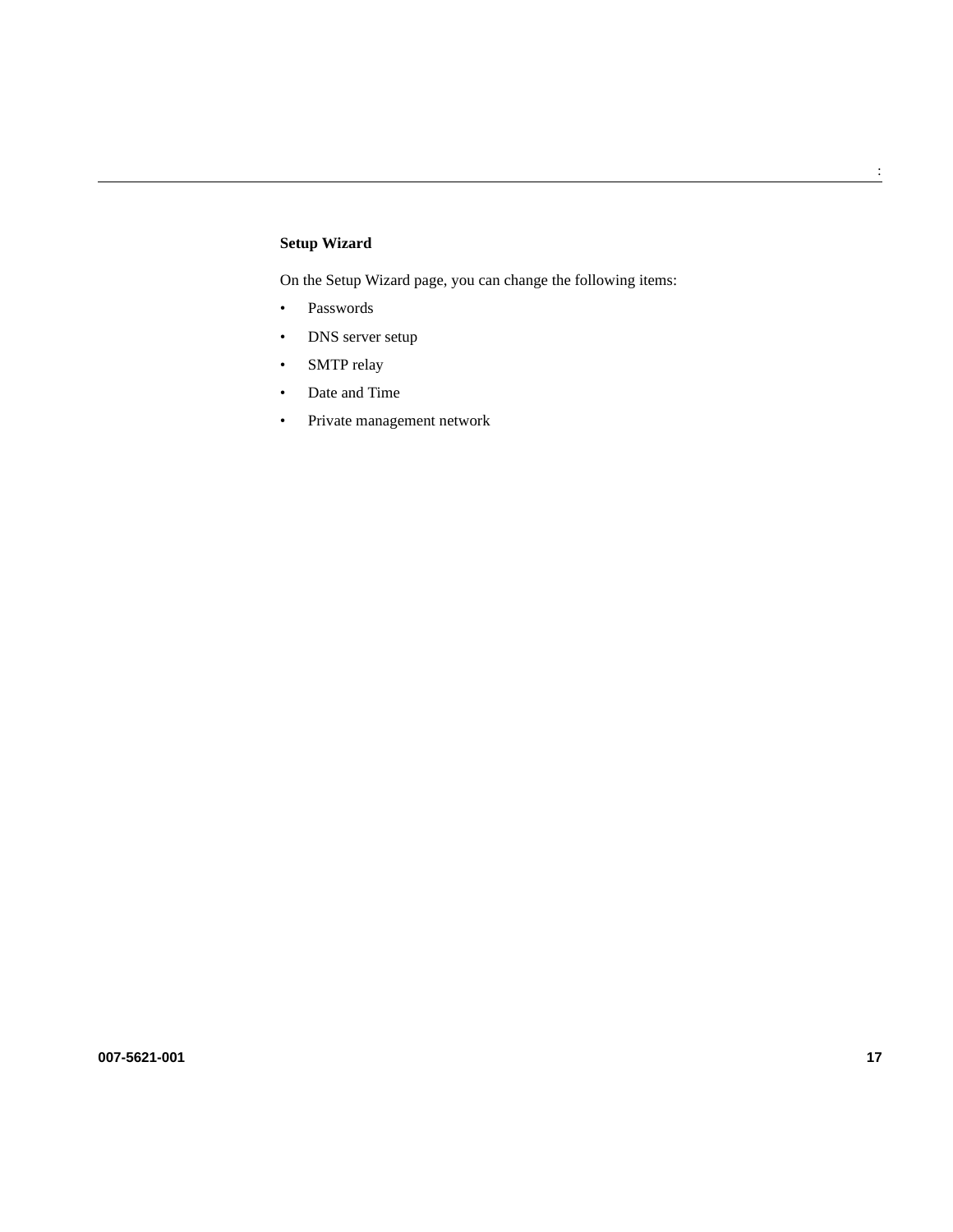## **Modifying IP Addresses of Service EVS**

Figure 1-14 shows the path to the screen that allows you to change the EVS IP addresses to that of your network enviornment.



**Figure 1-14** Modifying IP Addresses of Service EVS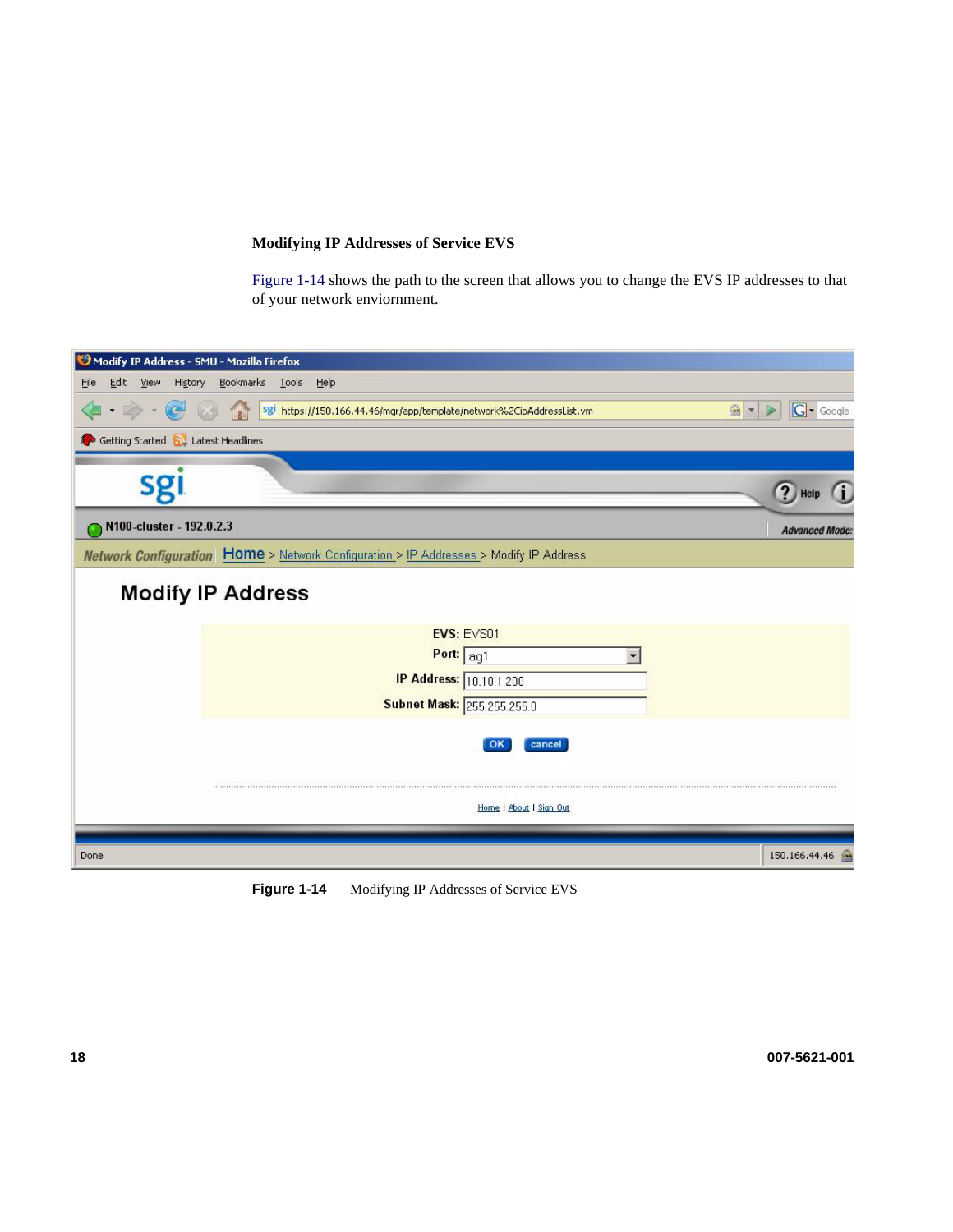#### **Email Alerts to SGI Global Services**

A special profile, **SupportProfile**, is intended for customer support use and sends email alerts to SGI Global Services. This feature is enabled by default.

To configure your email alerts, use the following path to the **Email Alerts Setup** screen, as shown in Figure 1-15:

### **Home** > **Status & Monitoring** > **Email Alerts Setup**

| Email Alerts Setup - SMU - Mozilla Firefox                                                                                                               |
|----------------------------------------------------------------------------------------------------------------------------------------------------------|
| Edit<br>Bookmarks<br>Tools<br>Help<br>View<br>History<br>Eile                                                                                            |
| $\cdot \Rightarrow \cdot \circ$<br>$ G $ Google<br>Sgi https://150.166.44.46/mgr/app/action/events.5mtpProfileAlertAction/eventsubmit_doshowalerts/ignor |
| Getting Started <b>AL</b> Latest Headlines                                                                                                               |
| <b>SMTP Servers</b>                                                                                                                                      |
| <b>SMTP Primary Server IP/Name:</b>                                                                                                                      |
| <b>SMTP Secondary Server IP/Name:</b>                                                                                                                    |
| apply                                                                                                                                                    |
|                                                                                                                                                          |
| Applies To Immediate Alerts Summary Alerts                                                                                                               |
| <b>SMU</b><br>▼ Profile Name Enabled<br>S<br>$\overline{\mathbf{s}}$<br>W<br>W<br><b>Recipients</b>                                                      |
| □ SupportProfile Yes<br>V<br>is-nas_call_home@sgi.com<br>No<br>details<br>V<br>✔                                                                         |
| Check All   Clear All                                                                                                                                    |
|                                                                                                                                                          |
| delete<br>Actions:<br>add                                                                                                                                |
| <b>Shortcuts: Configure Email Forwarding</b>                                                                                                             |
|                                                                                                                                                          |
|                                                                                                                                                          |
|                                                                                                                                                          |
| Home   About   Sign Out                                                                                                                                  |
|                                                                                                                                                          |
| 150.166.44.46<br>Done                                                                                                                                    |

Figure 1-15 Email Alerts Setup Screen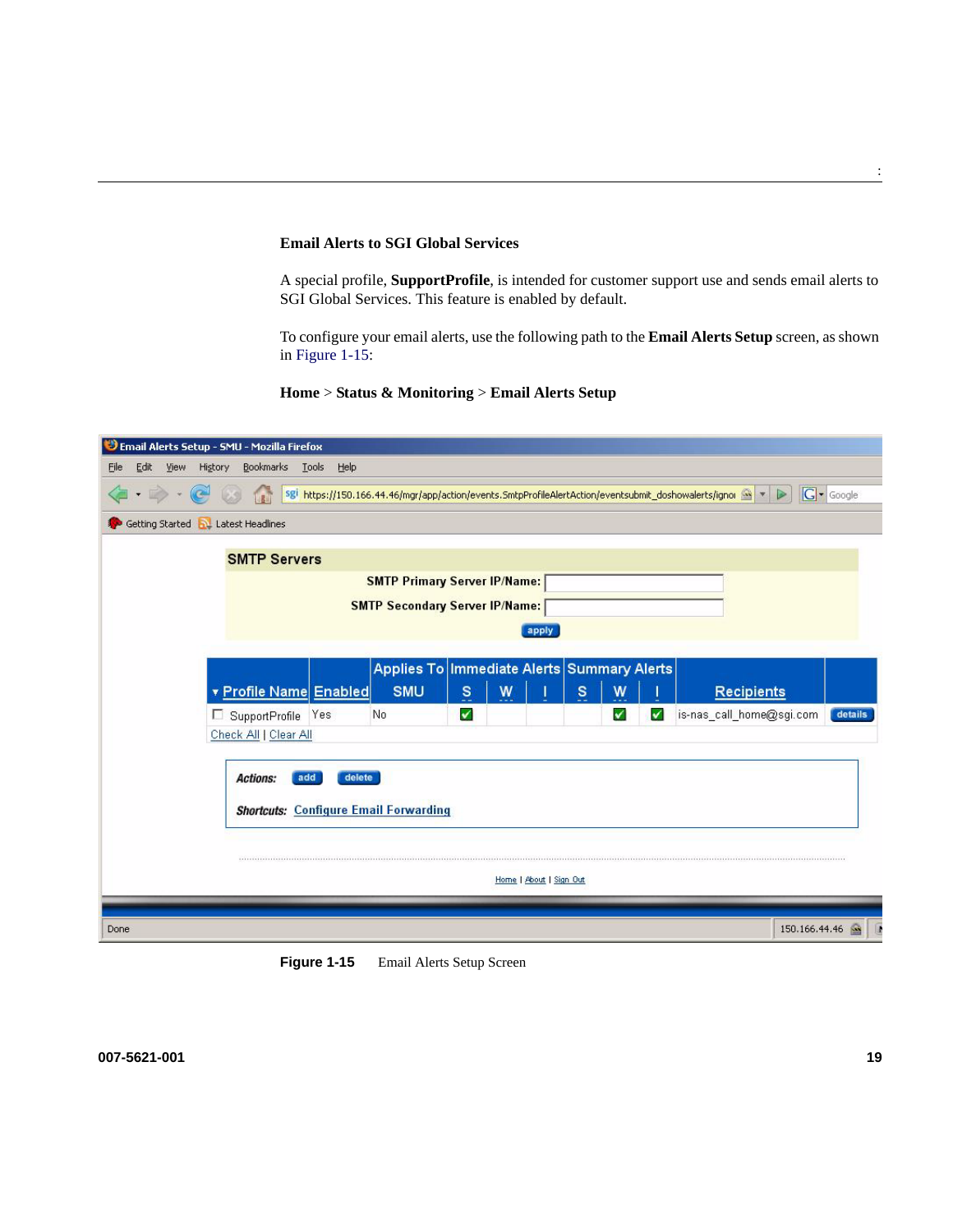### **File System Configuration**

Per customer order, some NAS systems are shipped with file systems already set up. If your system was not so ordered, you must create your file system. First, create a storage pool and then a file system using the **Storage Management** link from the home page. Figure 1-16 shows the resulting web page.

| sgi                                        |                                                                                                                                |                          | ? Help i About ( Sign Out |
|--------------------------------------------|--------------------------------------------------------------------------------------------------------------------------------|--------------------------|---------------------------|
| N100-cluster - 192.0.2.3                   |                                                                                                                                | <b>Advanced Mode: ON</b> |                           |
| <b>Storage Management</b>                  | Home > Storage Management                                                                                                      |                          |                           |
| <b>File System Management</b>              |                                                                                                                                |                          |                           |
| <b>File Systems</b>                        | View usage and manage all File Systems                                                                                         |                          |                           |
| <b>Storage Pools</b>                       | View and manage all Storage Pools                                                                                              |                          |                           |
| <b>Virtual Volumes &amp; Quotas</b>        | View and manage Virtual Volumes and Quotas                                                                                     |                          |                           |
| <b>Quotas by File System</b>               | View and manage File System Quotas                                                                                             |                          |                           |
| <b>File System Relocation</b>              | Move file systems from one EVS to another moving all necessary CIFS, NFS and FTP<br>mount points                               |                          |                           |
| <b>Read Cache Options</b>                  | View and manage read cache options.                                                                                            |                          |                           |
| <b>MTS Management</b>                      |                                                                                                                                |                          |                           |
| <b>System Drives</b>                       | Discover, configure and monitor System Drives                                                                                  |                          |                           |
| <b>System Drive Groups</b>                 | List and manage System Drive Groups                                                                                            |                          |                           |
| <b>RAID Racks</b>                          | View RAID racks, physical disks, active tasks, and events                                                                      |                          |                           |
| <b>Active Tasks</b>                        | View active tasks for RAID racks, file systems and system drives.                                                              |                          |                           |
| <b>Storage Utilities</b>                   | Launch SANtricity                                                                                                              |                          |                           |
| <b>Policy Based Data Migration</b>         |                                                                                                                                |                          |                           |
| <b>Data Migration</b>                      | View and modify Data Migration policies and schedules                                                                          |                          |                           |
| <b>Data Migration Rules</b>                | View and modify Data Migration rules                                                                                           |                          |                           |
| <b>Data Migration Paths</b>                | View and modify Data Migration paths                                                                                           |                          |                           |
| <b>Data Migration Status &amp; Reports</b> | View and manage Data Migration reports                                                                                         |                          |                           |
| <b>Fibre Channel</b>                       |                                                                                                                                |                          |                           |
| <b>FC Switches</b>                         | List, add, remove Fibre Channel Switches                                                                                       |                          |                           |
| <b>Storage Statistics</b>                  |                                                                                                                                |                          |                           |
| <b>File System Ops/Sec</b>                 | Operations per Second historical charts (per file system).                                                                     |                          |                           |
| <b>File System NVRAM Statistics</b>        | NVRAM usage by the file system                                                                                                 |                          |                           |
| <b>Fibre Channel Statistics</b>            | VO requests, disk reads/writes, throughput, errors, cache                                                                      |                          |                           |
|                                            | Fibre Channel Statistics (per port) VO requests, disk reads/writes, throughput, errors, cache for each Fibre Channel interface |                          |                           |

**Figure 1-16** SMU Storage Management Screen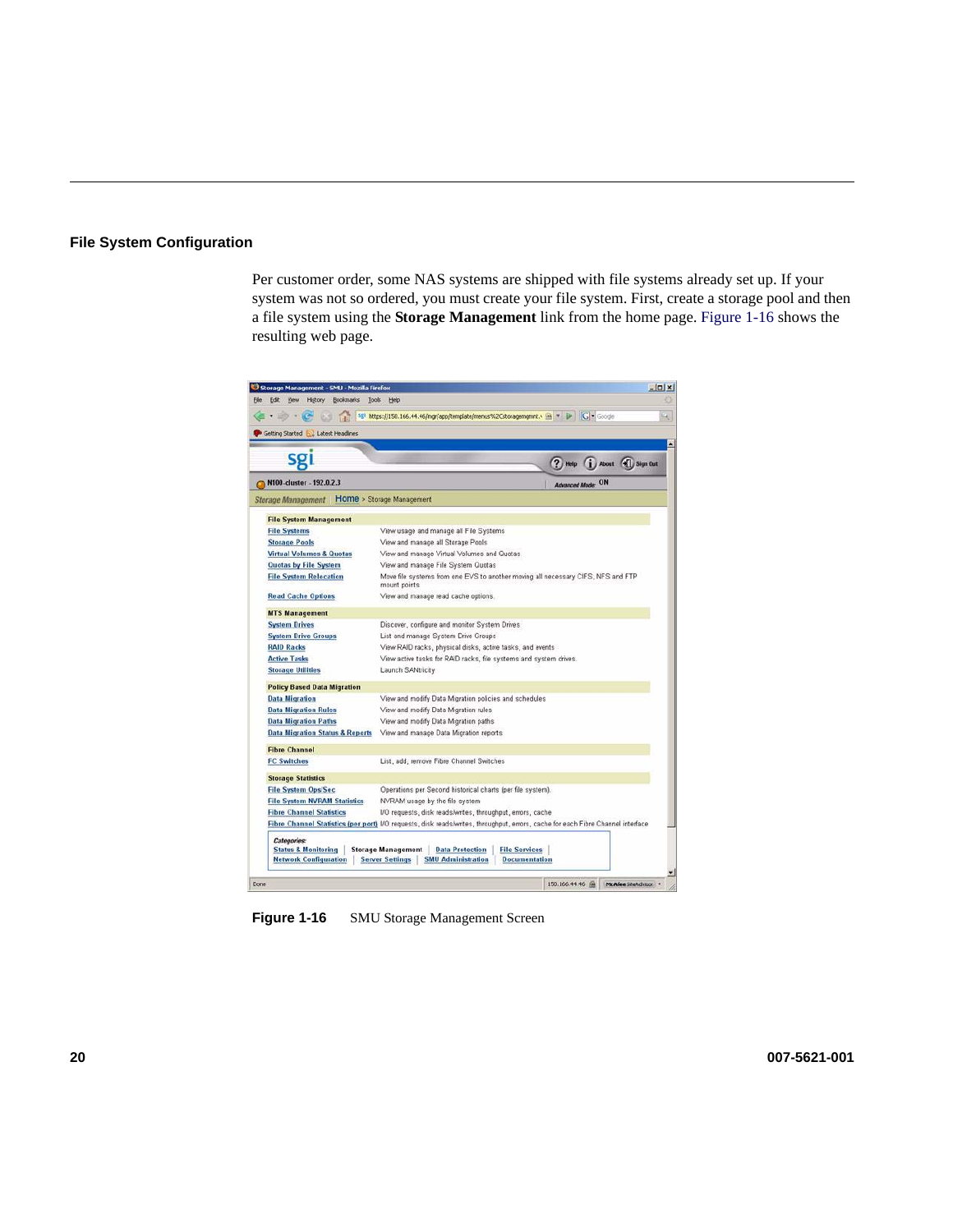## **Serving the File System**

Choose **File Services** from the home page if you need to serve your file system. Figure 1-17 shows the resulting web page.

| $-100.7$<br>C.                                                                |                                                                                                                                                            |
|-------------------------------------------------------------------------------|------------------------------------------------------------------------------------------------------------------------------------------------------------|
| Getting Started <b>by Latest Headlines</b>                                    |                                                                                                                                                            |
| sgi                                                                           |                                                                                                                                                            |
|                                                                               | ? Help i About 4 Sign Out                                                                                                                                  |
| N100-cluster - 192.0.2.3<br>Home > File Services                              | <b>Advanced Mode: ON</b>                                                                                                                                   |
| <b>File Services</b>                                                          |                                                                                                                                                            |
| <b>File Service Protocols</b>                                                 |                                                                                                                                                            |
| <b>Enable File Services</b>                                                   | Enable/Disable File Service Protocols (CIFS, NFS, )                                                                                                        |
| CNS                                                                           | Enable and manage Cluster Name Space                                                                                                                       |
| <b>File System Security</b>                                                   | Set the security mode                                                                                                                                      |
| <b>User Mapping</b>                                                           | Map NFS user names to NT user names (i.e. file permission mappings)                                                                                        |
| <b>Group Mapping</b>                                                          | Map NFS groups to NT groups (i.e. file permission mappings).<br>Add or delete members of local groups (i.e. Backup Operators)                              |
| <b>Local Groups</b>                                                           |                                                                                                                                                            |
| <b>CIFS &amp; NFS</b>                                                         |                                                                                                                                                            |
| <b>CIFS Shares</b>                                                            | Share names, paths, user limits, and Share Access Configuration                                                                                            |
| <b>CIFS Setup</b>                                                             | View and edit the server names seen by CIFS                                                                                                                |
| <b>NFS Exports</b>                                                            | Export names, paths, and permissions                                                                                                                       |
| <b>File System Audit Policies</b>                                             | Enable, disable or modify CIFS auditing policies                                                                                                           |
| <b>iSCSI</b>                                                                  |                                                                                                                                                            |
| <b>ISCSI Logical Units</b>                                                    | Add, delete or modify iSCSI logical units                                                                                                                  |
| <b>ISCSI Targets</b>                                                          | Add, delete or modify iSCSI targets                                                                                                                        |
| <b>ISCSI Initiator Authentication</b>                                         | Add, delete or modify iSCSI Initiators                                                                                                                     |
| <b>ISNS</b>                                                                   | Add, delete or modify iSNS servers                                                                                                                         |
| <b>FTP</b>                                                                    |                                                                                                                                                            |
| <b>FTP Configuration</b>                                                      | FTP configuration options                                                                                                                                  |
| <b>FTP Users</b>                                                              | Manage FTP users and paths.                                                                                                                                |
| <b>FTP Audit Logs</b>                                                         | Destination, size, and number of logs. Logging tracks FTP usage.                                                                                           |
| <b>File Service Statistics</b>                                                |                                                                                                                                                            |
| <b>CIFS Statistics</b>                                                        | Open, close, read, write                                                                                                                                   |
| <b>NFS Statistics</b>                                                         | Create, read, write                                                                                                                                        |
| <b>iSCSI Statistics</b>                                                       | Read, write, login, logout                                                                                                                                 |
| <b>FTP Statistics</b>                                                         | Sessions, commands, files                                                                                                                                  |
| Categories:<br><b>Status &amp; Monitoring</b><br><b>Network Configuration</b> | <b>Storage Management</b><br><b>Data Protection</b><br><b>File Services</b><br><b>SMU Administration</b><br><b>Server Settings</b><br><b>Documentation</b> |

**Figure 1-17** SMU File Services Screen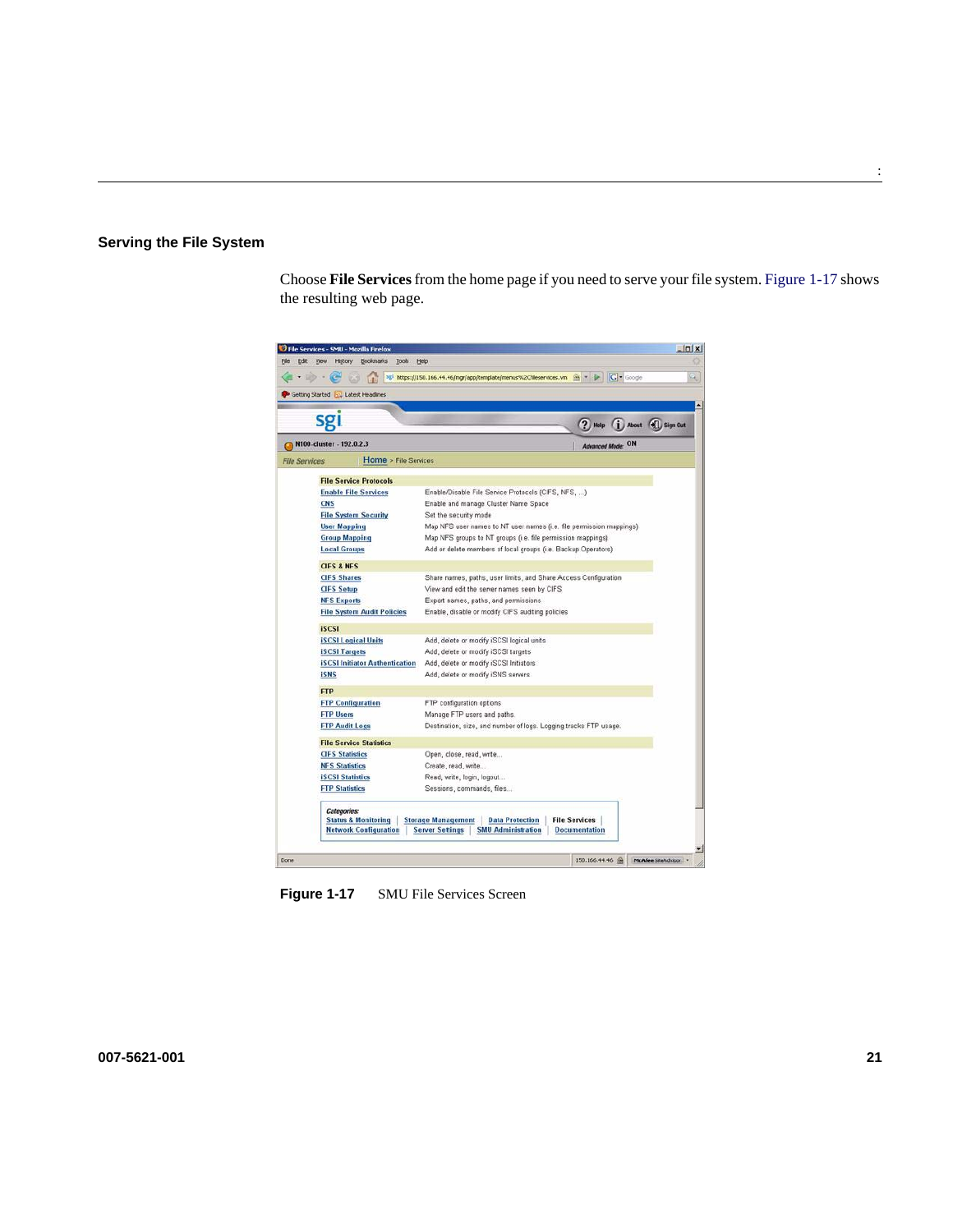#### **Documentation**

For a comprehensive set of documentation of SMU and the IS-NAS server, choose **Documentation** from the home page. Figure 1-18 shows the documents that are available.



**Figure 1-18** SMU Documentation Screen

## **After Software Configuration**

Once you have completed the software configuration, the SMU software will instruct you to reboot the external SMU or the IS-NAS server.

To restart the IS-NAS server, use the following SMU links:

**Home** –> **Server Settings** –> **Restart, Reboot and Shutdown**

To restart the external SMU, use the following SMU links:

**Home** –> **Server Settings** –> **SMU Shutdown/Restart**